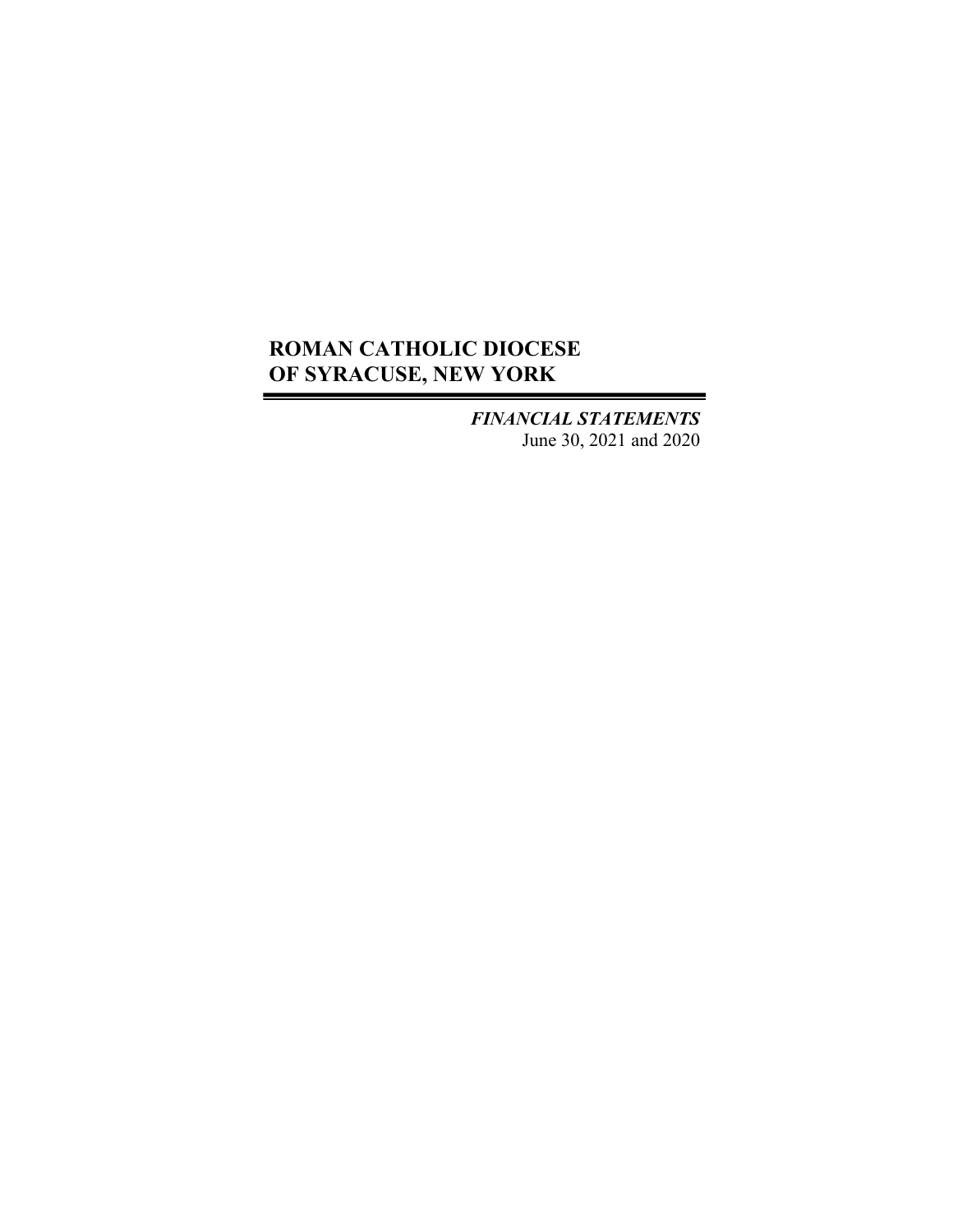# **Table of Contents**

## **ROMAN CATHOLIC DIOCESE OF SYRACUSE, NEW YORK**

| <b>INDEPENDENT AUDITORS' REPORT</b>                                                           |                |
|-----------------------------------------------------------------------------------------------|----------------|
| AUDITED FINANCIAL STATEMENTS<br><u> 1989 - Johann Alexandri, martxa alexandria (h. 1989).</u> | $\overline{3}$ |
| STATEMENTS OF FINANCIAL POSITION<br>$\overline{\phantom{a}3}$                                 |                |
| STATEMENTS OF ACTIVITIES                                                                      |                |
|                                                                                               |                |
|                                                                                               | 10             |
|                                                                                               | 11             |
|                                                                                               | 31             |
| SCHEDULE OF SYRACUSE CATHOLIC INSURANCE FUND 31                                               |                |
| SCHEDULES OF CATHOLIC SCHOOL FUND STATEMENTS OF ACTIVITIES 33                                 |                |
| <b>SCHEDULES OF PLANT FUND</b><br><u> 1980 - Jan Barnett, fransk politiker (d. 1980)</u>      | 34             |
| SCHEDULES OF CENTRAL ADMINISTRATION SUPPORT SERVICES                                          | 35             |
| <b>SCHEDULE OF INVESTMENT FUND</b>                                                            | 36             |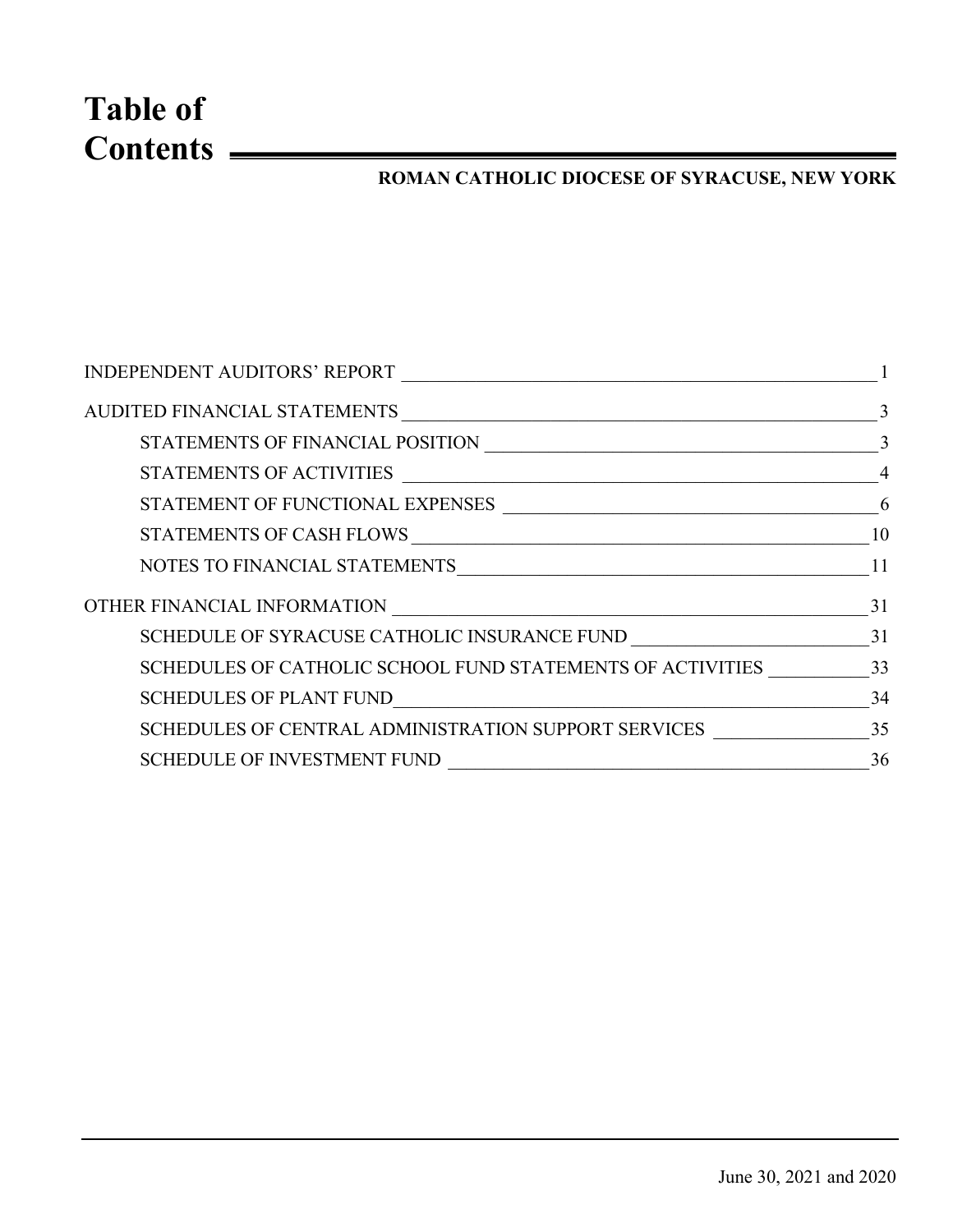

#### **INDEPENDENT AUDITORS' REPORT**

#### **FINANCE COUNCIL ROMAN CATHOLIC DIOCESE OF SYRACUSE, NEW YORK**

#### **Report on the Financial Statements**

We have audited the accompanying financial statements of the **ROMAN CATHOLIC DIOCESE OF SYRACUSE, NEW YORK** (the "Diocese"), which comprise the statements of financial position as of June 30, 2021 and 2020, and the related statements of activities, functional expenses, and cash flows for the years then ended, and the related notes to the financial statements.

#### **Management's Responsibility for the Financial Statements**

Management is responsible for the preparation and fair presentation of these financial statements in accordance with accounting principles generally accepted in the United States of America; this includes the design, implementation, and maintenance of internal control relevant to the preparation and fair presentation of financial statements that are free from material misstatements, whether due to fraud or error.

#### **Auditor's Responsibility**

Our responsibility is to express an opinion on these financial statements based on our audits. We conducted our audits in accordance with auditing standards generally accepted in the United States of America. Those standards require that we plan and perform the audits to obtain reasonable assurance about whether the financial statements are free of material misstatement.

An audit involves performing procedures to obtain audit evidence about the amounts and disclosures in the financial statements. The procedures selected depend on the auditor's judgment, including the assessment of the risks of material misstatement of the financial statements, whether due to fraud or error. In making those risk assessments, the auditor considers internal control relevant to the entity's preparation and fair presentation of the financial statements in order to design audit procedures that are appropriate in the circumstances, but not for the purpose of expressing an opinion on the effectiveness of the entity's internal control. Accordingly, we express no such opinion. An audit also includes evaluating the appropriateness of accounting policies used and the reasonableness of significant accounting estimates made by management, as well as evaluating the overall presentation of the financial statements.

We believe that the audit evidence we have obtained is sufficient and appropriate to provide a basis for our audit opinion.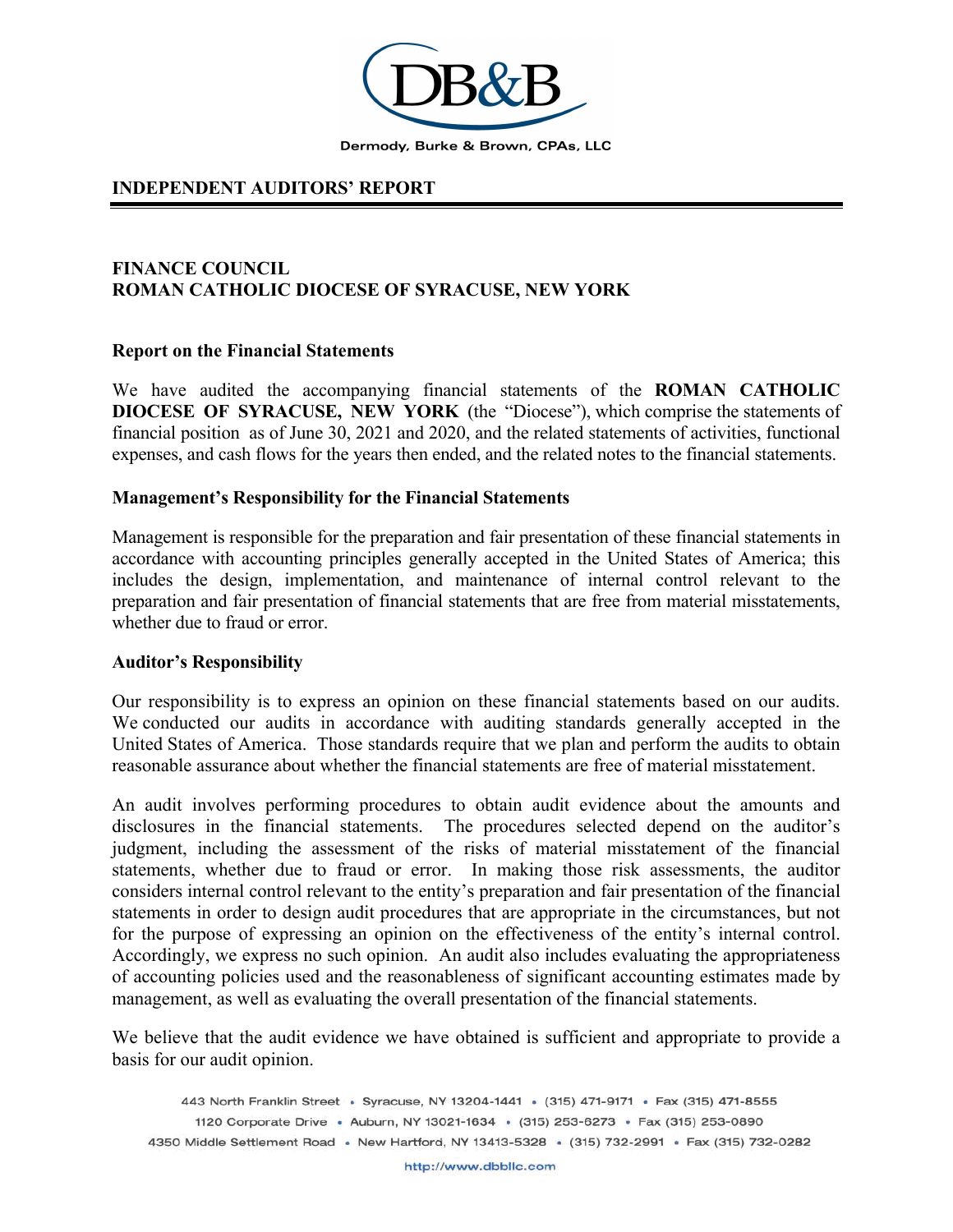#### **Opinion**

In our opinion, the financial statements referred to above present fairly, in all material respects, the financial position of the Roman Catholic Diocese of Syracuse, New York as of June 30, 2021 and 2020, and the results of its operations and its cash flows for the years then ended in accordance with accounting principles generally accepted in the United States of America.

#### **Substantial Doubt about the Organization's Ability to Continue as a Going Concern**

The accompanying financial statements have been prepared assuming the Roman Catholic Diocese of Syracuse, New York will continue as a going concern. As described in Note 3 to the financial statements, the Diocese has been the subject of material claims associated with the Child Victims Act. As a result of the significant number and dollar value of claims, the Diocese believes that these conditions raise substantial doubt about its ability to continue as a going concern. Management's evaluation of the events and conditions and management's plans regarding those matters are also described in Note 3. The financial statements do not include any adjustments that might result from the outcome of this uncertainty. Our opinion is not modified with respect to that matter.

#### **Report on Supplementary Information**

Our audits were conducted for the purpose of forming an opinion on the financial statements as a whole. The accompanying information on pages 31 to 36 is presented for purposes of additional analysis and is not a required part of the financial statements. Such information is the responsibility of management and was derived from and relates directly to the underlying accounting and other records used to prepare the financial statements and certain additional procedures, including comparing and reconciling such information directly to the underlying accounting and other records used to prepare the financial statements or to the financial statements themselves, and other additional procedures in accordance with auditing standards generally accepted in the United States of America. In our opinion, the information is fairly stated in all material respects in relation to the financial statements taken as a whole.

Dermody, Burke & Brown

 **DERMODY, BURKE & BROWN, CPAs, LLC** 

Syracuse, New York

November 9, 2021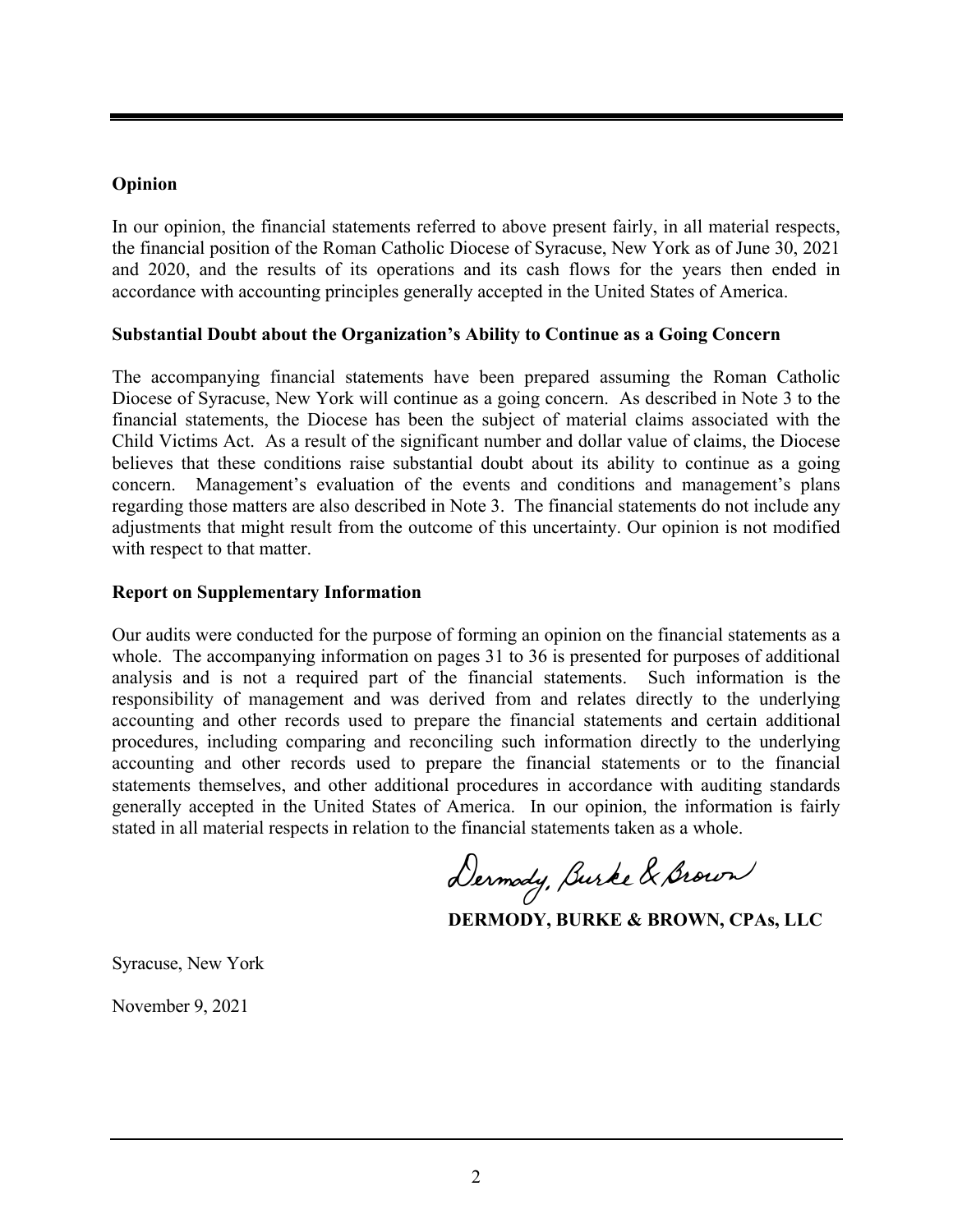## **STATEMENTS OF FINANCIAL POSITION**

June 30, 2021 and 2020

#### **ASSETS**

|                                       | 2021          | 2020            |
|---------------------------------------|---------------|-----------------|
| Cash                                  | \$<br>922,343 | \$<br>2,332,201 |
| Accounts Receivable, Net              | 2,827,016     | 1,901,682       |
| Mortgages and Notes Receivable, Net   | 2,140,187     | 2,190,186       |
| Prepaid Expenses and Other Assets     | 382,061       | 659,414         |
| Investments:                          |               |                 |
| Collateral Held by Others             | 13,958,224    | 14,209,661      |
| Designated for Specific Use           | 3,354,387     | 3,393,662       |
| Investment in Non-Affiliated Entity   | 195,376       | 195,376         |
| Designated for Self-Insurance Program | 17,546,057    | 10,629,870      |
| <b>Total Investments</b>              | 35,054,044    | 28,428,569      |
| Land, Buildings and Equipment, Net of |               |                 |
| <b>Accumulated Depreciation</b>       | 2,342,149     | 2,568,884       |
| <b>TOTAL ASSETS</b>                   | 43,667,800    | 38,080,936      |

#### **LIABILITIES AND NET ASSETS**

| <b>LIABILITIES</b>                             |                 |                  |
|------------------------------------------------|-----------------|------------------|
| Accounts Payable and Accrued Expenses          | \$<br>1,860,672 | \$.<br>1,062,725 |
| <b>Accrued Insurance Reserves</b>              | 5,503,729       | 5,854,261        |
| Deferred Income                                | 602,945         | 502,938          |
| Due to Affiliated Organizations                | 861,824         | 830,201          |
| Liability for Custodial Accounts               | 334,229         | 625,692          |
| Paycheck Protection Program Refundable Advance | $\theta$        | 1,256,123        |
| Notes Payable                                  | 6,233,241       | 6,446,962        |
| Pension Obligation                             | 20,809,591      | 21,403,512       |
| <b>Total Liabilities</b>                       | 36,206,231      | 37,982,414       |
| <b>NET ASSETS</b>                              |                 |                  |
| <b>Without Donor Restrictions</b>              | 6,817,002       | (580, 492)       |
| <b>With Donor Restrictions</b>                 | 644,567         | 679,014          |
| <b>Total Net Assets</b>                        | 7,461,569       | 98,522           |
| TOTAL LIABILITIES AND NET ASSETS               | 43,667,800      | 38,080,936       |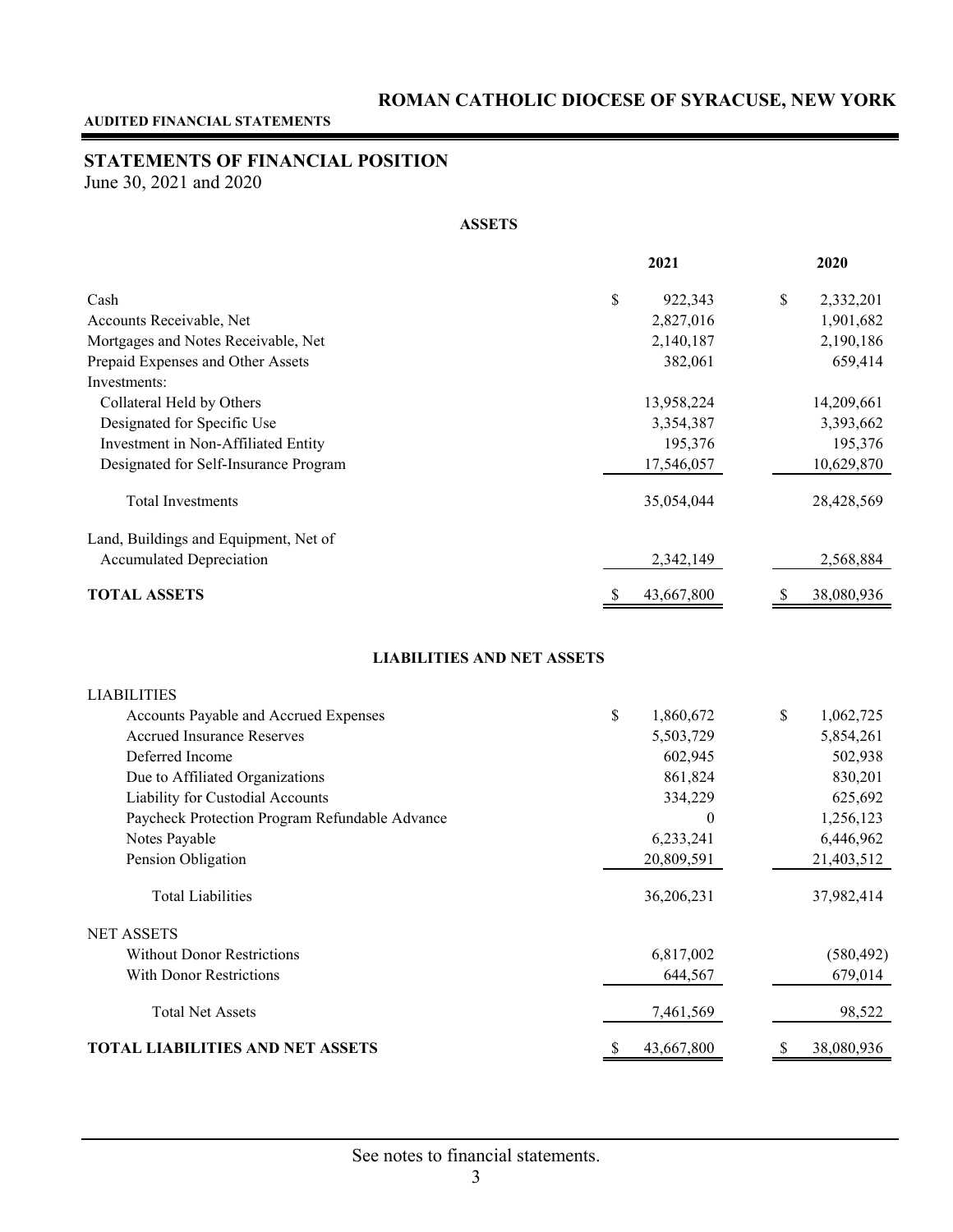## **STATEMENTS OF ACTIVITIES**

Years Ended June 30, 2021 and 2020

|                                                                                  | 2021                                 | 2020             |  |
|----------------------------------------------------------------------------------|--------------------------------------|------------------|--|
| REVENUE AND SUPPORT                                                              |                                      |                  |  |
| Contributions                                                                    | $\boldsymbol{\mathsf{S}}$<br>798,619 | \$<br>746,265    |  |
| Hope Appeal Grant from Foundation                                                | 3,642,225                            | 3,758,271        |  |
| Fees and Other Services                                                          | 97,830                               | 108,018          |  |
| Total Revenue and Support from Program Services                                  | 4,538,674                            | 4,612,554        |  |
| PROGRAM SERVICES                                                                 |                                      |                  |  |
| <b>Faith Formation</b>                                                           | 203,830                              | 203,020          |  |
| <b>Tuition Assistance</b>                                                        | 625,000                              | 650,000          |  |
| Catholic School Office Support, Net of Revenue                                   |                                      |                  |  |
| of \$454,482 and \$545,832, Respectively                                         | 303,140                              | 322,263          |  |
| Community Service                                                                | 858,288                              | 870,891          |  |
| Pastoral                                                                         | 449,839                              | 456,588          |  |
| Evangelization                                                                   | 194,309                              | 198,278          |  |
| <b>Hospital Ministry</b>                                                         | 173,374                              | 173,632          |  |
| Family and Respect for Life                                                      | 335,846                              | 338,142          |  |
| <b>Campus Ministry</b>                                                           | 377,302                              | 396,857          |  |
| Youth Ministry                                                                   | 351,117                              | 315,931          |  |
| <b>Retreat House</b>                                                             | 50,000                               | 50,000           |  |
| Communications                                                                   | 285,105                              | 286,066          |  |
| Vicar for Parishes                                                               | 115,082                              | 110,967          |  |
| Marriage Tribunal                                                                | 136,836                              | 159,099          |  |
| Other                                                                            | 79,606                               | 80,820           |  |
| <b>Total Program Service Expenses</b>                                            | 4,538,674                            | 4,612,554        |  |
| Change in Net Assets Without Donor Restrictions                                  |                                      |                  |  |
| from Program Services                                                            | $\boldsymbol{0}$                     | $\boldsymbol{0}$ |  |
| <b>OPERATIONS</b>                                                                |                                      |                  |  |
| Syracuse Catholic Insurance Fund, Net                                            | 4,078,198                            | 3,291,601        |  |
| Catholic School Fund, Net                                                        | 131,426                              | (188, 652)       |  |
| Plant Fund, Net                                                                  | (578, 578)                           | (579, 870)       |  |
| Central Administration Support Services, Net                                     | (450, 031)                           | (567, 572)       |  |
| <b>Total Operations</b>                                                          | 3,181,015                            | 1,955,507        |  |
| CABRINI TEAM HEALTH RELEASED FROM RESTRICTIONS                                   | 264,035                              | 3,109            |  |
| CHANGE IN NET ASSETS WITHOUT DONOR RESTRICTIONS<br>BEFORE NON-OPERATING ACTIVITY | 3,445,050<br>\$                      | 1,958,616<br>\$  |  |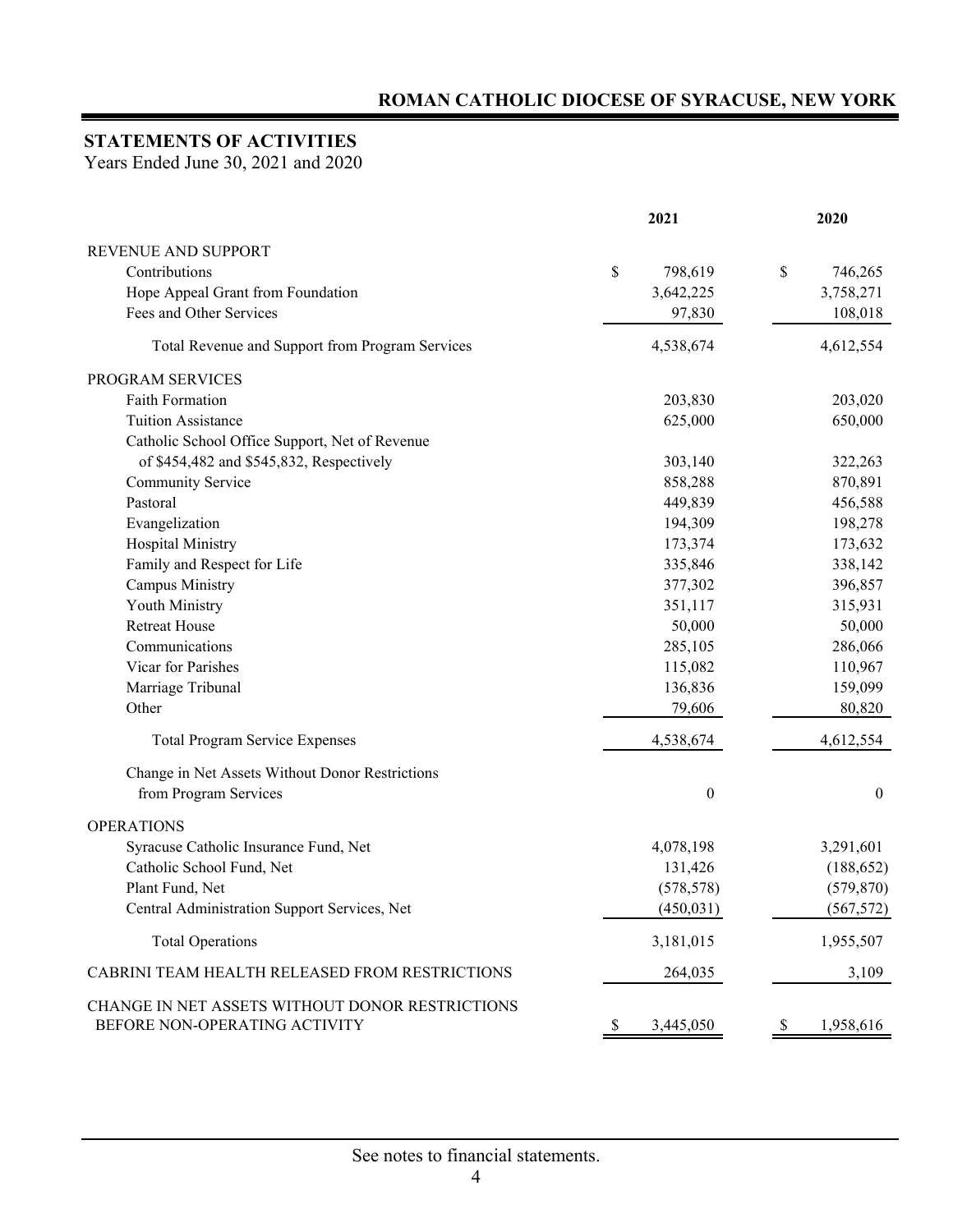## **STATEMENTS OF ACTIVITIES**

Years Ended June 30, 2021 and 2020

|                                                        | 2021             | 2020            |
|--------------------------------------------------------|------------------|-----------------|
| CHANGE IN NET ASSETS WITHOUT DONOR RESTRICTIONS        |                  |                 |
| BEFORE NON-OPERATING ACTIVITY                          | \$<br>3,445,050  | \$<br>1,958,616 |
| NON-OPERATING ACTIVITY                                 |                  |                 |
| Investment Fund, Net                                   | 6,607,416        | 715,265         |
| Lay Pension Plan Contributions                         | (750,000)        | (600,000)       |
| Capital Contributions                                  | (67, 648)        | (67, 648)       |
| Depreciation                                           | (251,067)        | (232, 165)      |
| Bad Debt Recoveries (Expense)                          | 90,134           | (128, 721)      |
| Paycheck Protection Program Funding                    | 1,256,123        | $\mathbf{0}$    |
| <b>Total Non-Operating Activity</b>                    | 6,884,958        | (313,269)       |
| Change in Net Assets Without Donor Restrictions before |                  |                 |
| Pension Obligation Adjustment and Other Adjustments    | 10,330,008       | 1,645,347       |
| Pension Obligation Adjustment                          | 593,921          | (2,842,210)     |
| <b>Attorney General Inquiry</b>                        | $\Omega$         | (35,369)        |
| Child Victims Act / Reorganization Expense             | (3, 146, 789)    | (1,523,250)     |
| <b>IRCP</b> Loan Interest                              | (150, 058)       | (250, 472)      |
| Total Change in Net Assets Without Donor Restrictions  | 7,627,082        | (3,005,954)     |
| CHANGE IN NET ASSETS WITH DONOR RESTRICTIONS           |                  |                 |
| Contributions                                          | $\theta$         | 682,123         |
| Cabrini Team Health Released from Restrictions         | (264, 035)       | (3,109)         |
| Total Change in Net Assets With Donor Restrictions     | (264, 035)       | 679,014         |
| Total Change in Net Assets                             | 7,363,047        | (2,326,940)     |
| Net Assets, Beginning of Year                          | 98,522           | 2,414,977       |
| Transfer from Clerical Fund                            | $\boldsymbol{0}$ | 24,386          |
| Transfer to Gift Annuity                               | $\mathbf{0}$     | (13,901)        |
| Net Assets, End of Year                                | 7,461,569<br>S   | \$<br>98,522    |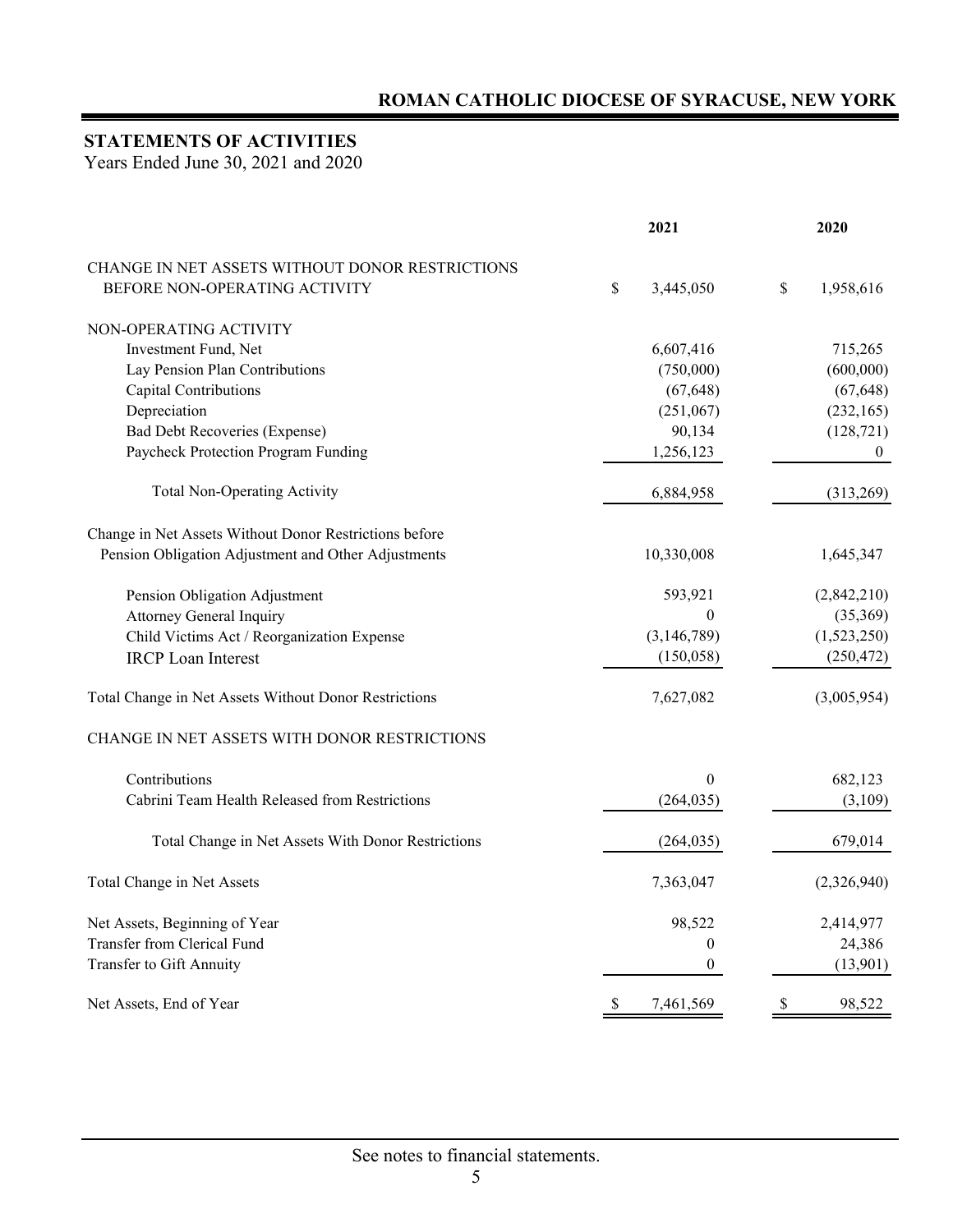## **STATEMENT OF FUNCTIONAL EXPENSES**

Year Ended June 30, 2021 with Comparative Totals for Year Ended June 30, 2020

|                                | Payroll |                  |    |                  |              |                  |                 |                  |
|--------------------------------|---------|------------------|----|------------------|--------------|------------------|-----------------|------------------|
|                                |         | <b>Salaries</b>  |    | <b>Taxes and</b> |              | Occupancy        |                 | <b>Office</b>    |
|                                |         | and Wages        |    | <b>Benefits</b>  | <b>Costs</b> |                  | <b>Expenses</b> |                  |
| Program Services:              |         |                  |    |                  |              |                  |                 |                  |
| <b>Faith Formation</b>         | \$      | 170,024          | \$ | 22,172           | \$           | $\boldsymbol{0}$ | $\mathsf{\$}$   | 6,635            |
| <b>Tuition Assistance</b>      |         | $\theta$         |    | $\boldsymbol{0}$ |              | $\overline{0}$   |                 | $\mathbf{0}$     |
| Catholic School Office Support |         | 501,930          |    | 41,764           |              | 7,908            |                 | 14,497           |
| Community Service              |         | 204,514          |    | 65,022           |              | 11,014           |                 | 4,579            |
| Pastoral                       |         | 190,758          |    | 54,937           |              | $\boldsymbol{0}$ |                 | 11,898           |
| Evangelization                 |         | 120,440          |    | 30,964           |              | $\boldsymbol{0}$ |                 | 7,245            |
| <b>Hospital Ministry</b>       |         | 135,201          |    | 38,173           |              | $\boldsymbol{0}$ |                 | $\boldsymbol{0}$ |
| Family and Respect for Life    |         | 191,919          |    | 44,227           |              | $\theta$         |                 | 2,193            |
| <b>Campus Ministry</b>         |         | 189,456          |    | 35,795           |              | 47,597           |                 | 12,180           |
| Youth Ministry                 |         | 205,003          |    | 44,950           |              | $\boldsymbol{0}$ |                 | 9,121            |
| <b>Retreat House</b>           |         | $\boldsymbol{0}$ |    | $\boldsymbol{0}$ |              | $\boldsymbol{0}$ |                 | $\boldsymbol{0}$ |
| Communications                 |         | 103,932          |    | 31,275           |              | 1,000            |                 | 4,351            |
| Vicar for Parishes             |         | 72,884           |    | 35,261           |              | $\boldsymbol{0}$ |                 | 2,725            |
| Marriage Tribunal              |         | 105,062          |    | 31,134           |              | $\boldsymbol{0}$ |                 | 436              |
| Other                          |         | $\boldsymbol{0}$ |    | $\boldsymbol{0}$ |              | $\mathbf{0}$     |                 | $\boldsymbol{0}$ |
| <b>Total Program Services</b>  |         | 2,191,123        |    | 475,674          |              | 67,519           |                 | 75,860           |
| Management and General:        |         |                  |    |                  |              |                  |                 |                  |
| Plant Fund                     |         | 319,903          |    | 56,741           |              | 675,825          |                 | 15,176           |
| Depreciation                   |         | $\boldsymbol{0}$ |    | $\boldsymbol{0}$ |              | $\boldsymbol{0}$ |                 | $\boldsymbol{0}$ |
| Central Administration         |         |                  |    |                  |              |                  |                 |                  |
| <b>Supportive Services</b>     |         | 1,402,167        |    | 313,759          |              | 87,890           |                 | 261,689          |
| Total Management and General   |         | 1,722,070        |    | 370,500          |              | 763,715          |                 | 276,865          |
| TOTAL FUNCTIONAL EXPENSES      | \$      | 3,913,193        | \$ | 846,174          | \$           | 831,234          | \$              | 352,725          |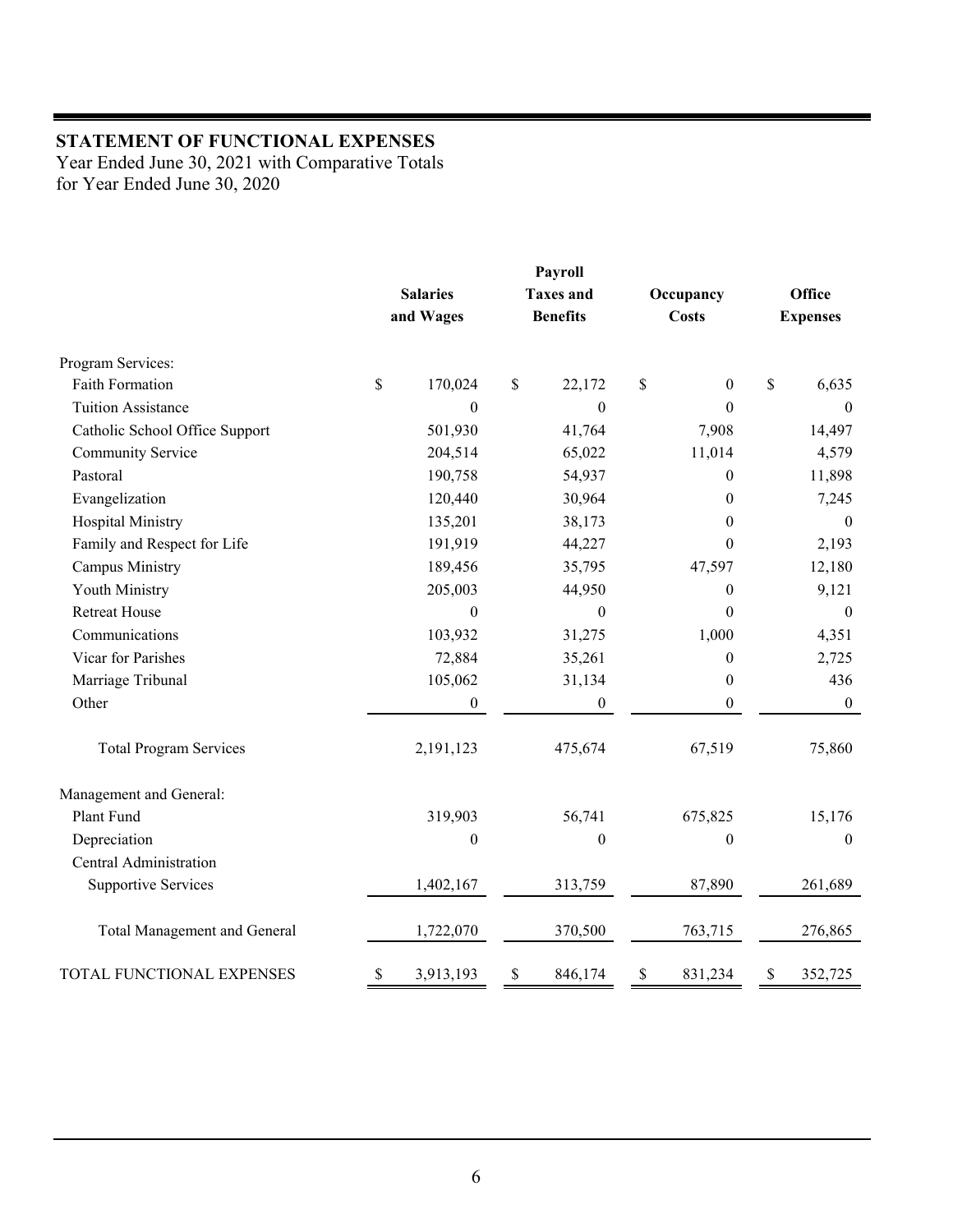| Program          |              |                    | Administrative |                  | Depreciation |                  |                 | <b>Total</b> |           |
|------------------|--------------|--------------------|----------------|------------------|--------------|------------------|-----------------|--------------|-----------|
| <b>Expenses</b>  |              | <b>Advertising</b> |                | <b>Expenses</b>  |              | <b>Expense</b>   | 2021            |              | 2020      |
|                  |              |                    |                |                  |              |                  |                 |              |           |
| \$<br>2,079      | $\mathbb{S}$ | $\boldsymbol{0}$   | \$             | 2,920            | $\$$         | $\boldsymbol{0}$ | \$<br>203,830   | \$           | 203,020   |
| 625,000          |              | $\boldsymbol{0}$   |                | $\boldsymbol{0}$ |              | $\boldsymbol{0}$ | 625,000         |              | 650,000   |
| 121,398          |              | 16,220             |                | 115,798          |              | $\boldsymbol{0}$ | 819,515         |              | 938,814   |
| 571,623          |              | $\boldsymbol{0}$   |                | 1,536            |              | $\boldsymbol{0}$ | 858,288         |              | 870,891   |
| 165,101          |              | $\boldsymbol{0}$   |                | 27,145           |              | $\boldsymbol{0}$ | 449,839         |              | 456,588   |
| 31,381           |              | 1,155              |                | 3,124            |              | $\boldsymbol{0}$ | 194,309         |              | 198,278   |
| $\boldsymbol{0}$ |              | $\boldsymbol{0}$   |                | $\boldsymbol{0}$ |              | $\boldsymbol{0}$ | 173,374         |              | 173,632   |
| 97,297           |              | $\boldsymbol{0}$   |                | 210              |              | $\boldsymbol{0}$ | 335,846         |              | 338,142   |
| 82,904           |              | $\boldsymbol{0}$   |                | 9,370            |              | $\boldsymbol{0}$ | 377,302         |              | 396,857   |
| 88,948           |              | $\boldsymbol{0}$   |                | 3,095            |              | $\boldsymbol{0}$ | 351,117         |              | 315,931   |
| 50,000           |              | $\boldsymbol{0}$   |                | $\boldsymbol{0}$ |              | $\boldsymbol{0}$ | 50,000          |              | 50,000    |
| 90,273           |              | 52,038             |                | 2,236            |              | $\boldsymbol{0}$ | 285,105         |              | 286,066   |
| 1,411            |              | $\boldsymbol{0}$   |                | 2,801            |              | $\boldsymbol{0}$ | 115,082         |              | 110,967   |
| 204              |              | $\boldsymbol{0}$   |                | $\boldsymbol{0}$ |              | $\boldsymbol{0}$ | 136,836         |              | 159,099   |
| 64,606           |              | $\boldsymbol{0}$   |                | 15,000           |              | $\boldsymbol{0}$ | 79,606          |              | 80,820    |
| 1,992,225        |              | 69,413             |                | 183,235          |              | $\boldsymbol{0}$ | 5,055,049       |              | 5,229,105 |
| 1,510            |              | $\boldsymbol{0}$   |                | 125,873          |              | $\boldsymbol{0}$ | 1,195,028       |              | 1,024,117 |
| $\boldsymbol{0}$ |              | $\boldsymbol{0}$   |                | $\boldsymbol{0}$ |              | 251,067          | 251,067         |              | 232,165   |
| 72,329           |              | $\boldsymbol{0}$   |                | 327,010          |              | $\boldsymbol{0}$ | 2,464,844       |              | 2,559,826 |
| 73,839           |              | $\boldsymbol{0}$   |                | 452,883          |              | 251,067          | 3,910,939       |              | 3,816,108 |
| \$<br>2,066,064  | \$           | 69,413             | \$             | 636,118          | \$           | 251,067          | \$<br>8,965,988 | \$           | 9,045,213 |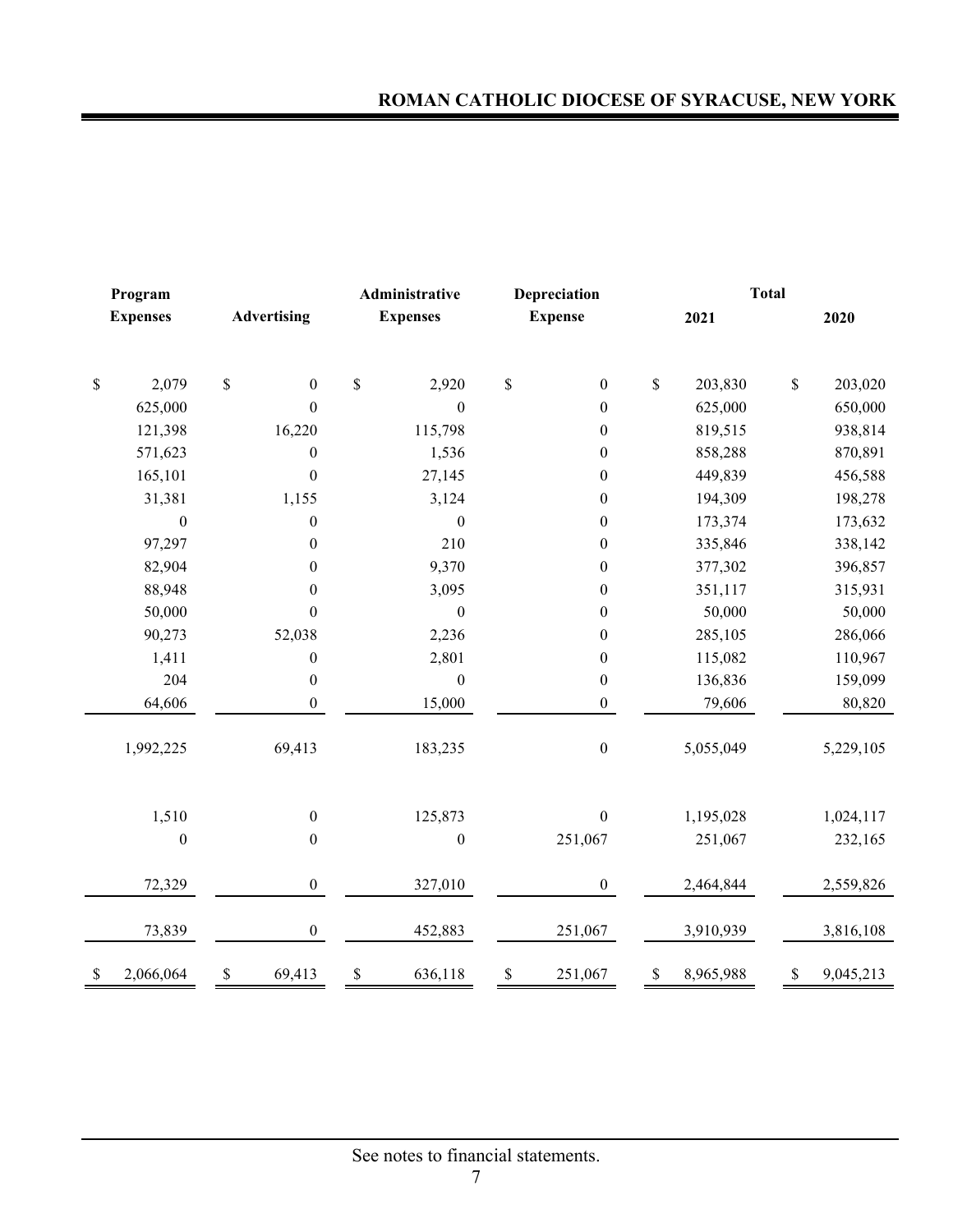## **STATEMENT OF FUNCTIONAL EXPENSES**  Year Ended June 30, 2020

|                                | <b>Payroll</b>  |                  |                  |                  |           |                  |    |                  |
|--------------------------------|-----------------|------------------|------------------|------------------|-----------|------------------|----|------------------|
|                                | <b>Salaries</b> |                  | <b>Taxes and</b> |                  | Occupancy |                  |    | Office           |
|                                |                 | and Wages        |                  | <b>Benefits</b>  |           | <b>Costs</b>     |    | <b>Expenses</b>  |
| Program Services:              |                 |                  |                  |                  |           |                  |    |                  |
| <b>Faith Formation</b>         | $\mathcal{S}$   | 164,977          | \$               | 21,447           | \$        | 230              | \$ | 7,916            |
| <b>Tuition Assistance</b>      |                 | $\boldsymbol{0}$ |                  | $\boldsymbol{0}$ |           | $\boldsymbol{0}$ |    | $\mathbf{0}$     |
| Catholic School Office Support |                 | 559,271          |                  | 60,501           |           | 7,436            |    | 73,887           |
| Community Service              |                 | 212,564          |                  | 63,459           |           | 12,515           |    | 5,694            |
| Pastoral                       |                 | 176,673          |                  | 56,213           |           | $\boldsymbol{0}$ |    | 14,125           |
| Evangelization                 |                 | 116,721          |                  | 30,437           |           | $\theta$         |    | 5,348            |
| <b>Hospital Ministry</b>       |                 | 136,356          |                  | 37,276           |           | $\theta$         |    | $\boldsymbol{0}$ |
| Family and Respect for Life    |                 | 182,119          |                  | 42,276           |           | $\boldsymbol{0}$ |    | 3,057            |
| Campus Ministry                |                 | 195,444          |                  | 40,106           |           | 46,013           |    | 12,119           |
| Youth Ministry                 |                 | 197,825          |                  | 44,087           |           | $\theta$         |    | 4,189            |
| Retreat House                  |                 | $\boldsymbol{0}$ |                  | $\boldsymbol{0}$ |           | $\boldsymbol{0}$ |    | $\boldsymbol{0}$ |
| Communications                 |                 | 101,639          |                  | 23,818           |           | 1,000            |    | 3,100            |
| Vicar for Parishes             |                 | 67,159           |                  | 35,267           |           | $\boldsymbol{0}$ |    | 3,450            |
| Marriage Tribunal              |                 | 128,599          |                  | 28,640           |           | $\mathbf{0}$     |    | 1,842            |
| Other                          |                 | $\boldsymbol{0}$ |                  | 180              |           | $\boldsymbol{0}$ |    | $\boldsymbol{0}$ |
| <b>Total Program Services</b>  |                 | 2,239,347        |                  | 483,707          |           | 67,194           |    | 134,727          |
| Management and General:        |                 |                  |                  |                  |           |                  |    |                  |
| Plant Fund                     |                 | 347,264          |                  | 59,466           |           | 483,864          |    | 12,916           |
| Depreciation                   |                 | $\boldsymbol{0}$ |                  | $\boldsymbol{0}$ |           | $\boldsymbol{0}$ |    | $\boldsymbol{0}$ |
| Central Administration         |                 |                  |                  |                  |           |                  |    |                  |
| <b>Supportive Services</b>     |                 | 1,381,822        |                  | 324,461          |           | 57,183           |    | 313,517          |
| Total Management and General   |                 | 1,729,086        |                  | 383,927          |           | 541,047          |    | 326,433          |
| TOTAL FUNCTIONAL EXPENSES      | \$              | 3,968,433        | \$               | 867,634          | \$        | 608,241          | \$ | 461,160          |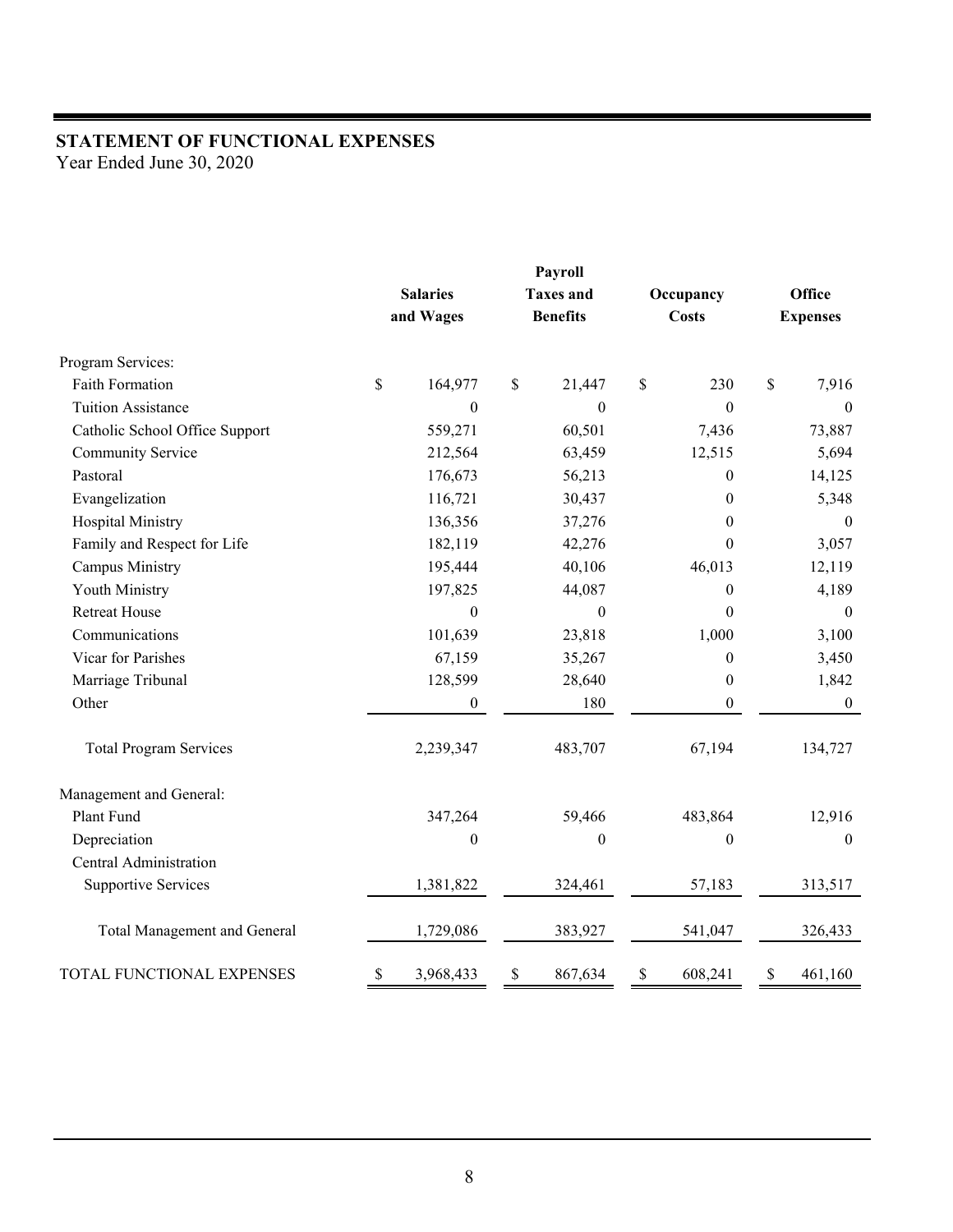|             | Program          |    | Administrative     | Depreciation |                  |    | <b>Total</b>     |    |                 |
|-------------|------------------|----|--------------------|--------------|------------------|----|------------------|----|-----------------|
|             | <b>Expenses</b>  |    | <b>Advertising</b> |              | <b>Expenses</b>  |    | <b>Expense</b>   |    | <b>Expenses</b> |
|             |                  |    |                    |              |                  |    |                  |    |                 |
| $\mathbb S$ | 3,135            | \$ | $\boldsymbol{0}$   | \$           | 5,315            | \$ | $\boldsymbol{0}$ | \$ | 203,020         |
|             | 650,000          |    | $\boldsymbol{0}$   |              | $\boldsymbol{0}$ |    | $\boldsymbol{0}$ |    | 650,000         |
|             | 105,322          |    | 15,477             |              | 116,920          |    | $\boldsymbol{0}$ |    | 938,814         |
|             | 572,534          |    | $\boldsymbol{0}$   |              | 4,125            |    | $\boldsymbol{0}$ |    | 870,891         |
|             | 183,022          |    | $\boldsymbol{0}$   |              | 26,555           |    | $\boldsymbol{0}$ |    | 456,588         |
|             | 32,302           |    | 1,730              |              | 11,740           |    | $\boldsymbol{0}$ |    | 198,278         |
|             | $\boldsymbol{0}$ |    | $\boldsymbol{0}$   |              | $\boldsymbol{0}$ |    | $\boldsymbol{0}$ |    | 173,632         |
|             | 109,716          |    | $\boldsymbol{0}$   |              | 974              |    | $\boldsymbol{0}$ |    | 338,142         |
|             | 93,474           |    | $\boldsymbol{0}$   |              | 9,701            |    | $\boldsymbol{0}$ |    | 396,857         |
|             | 67,177           |    | $\boldsymbol{0}$   |              | 2,653            |    | $\boldsymbol{0}$ |    | 315,931         |
|             | 50,000           |    | $\boldsymbol{0}$   |              | $\boldsymbol{0}$ |    | $\boldsymbol{0}$ |    | 50,000          |
|             | 84,407           |    | 69,793             |              | 2,309            |    | $\boldsymbol{0}$ |    | 286,066         |
|             | 2,148            |    | $\boldsymbol{0}$   |              | 2,943            |    | $\boldsymbol{0}$ |    | 110,967         |
|             | $\boldsymbol{0}$ |    | $\boldsymbol{0}$   |              | 18               |    | $\boldsymbol{0}$ |    | 159,099         |
|             | 65,640           |    | $\boldsymbol{0}$   |              | 15,000           |    | $\boldsymbol{0}$ |    | 80,820          |
|             | 2,018,877        |    | 87,000             |              | 198,253          |    | $\mathbf{0}$     |    | 5,229,105       |
|             | 864              |    | $\boldsymbol{0}$   |              | 119,743          |    | $\boldsymbol{0}$ |    | 1,024,117       |
|             | $\boldsymbol{0}$ |    | $\boldsymbol{0}$   |              | $\boldsymbol{0}$ |    | 232,165          |    | 232,165         |
|             | 148,208          |    | $\boldsymbol{0}$   |              | 334,635          |    | $\boldsymbol{0}$ |    | 2,559,826       |
|             | 149,072          |    | $\overline{0}$     |              | 454,378          |    | 232,165          |    | 3,816,108       |
| \$          | 2,167,949        | \$ | 87,000             | $\$$         | 652,631          | \$ | 232,165          | \$ | 9,045,213       |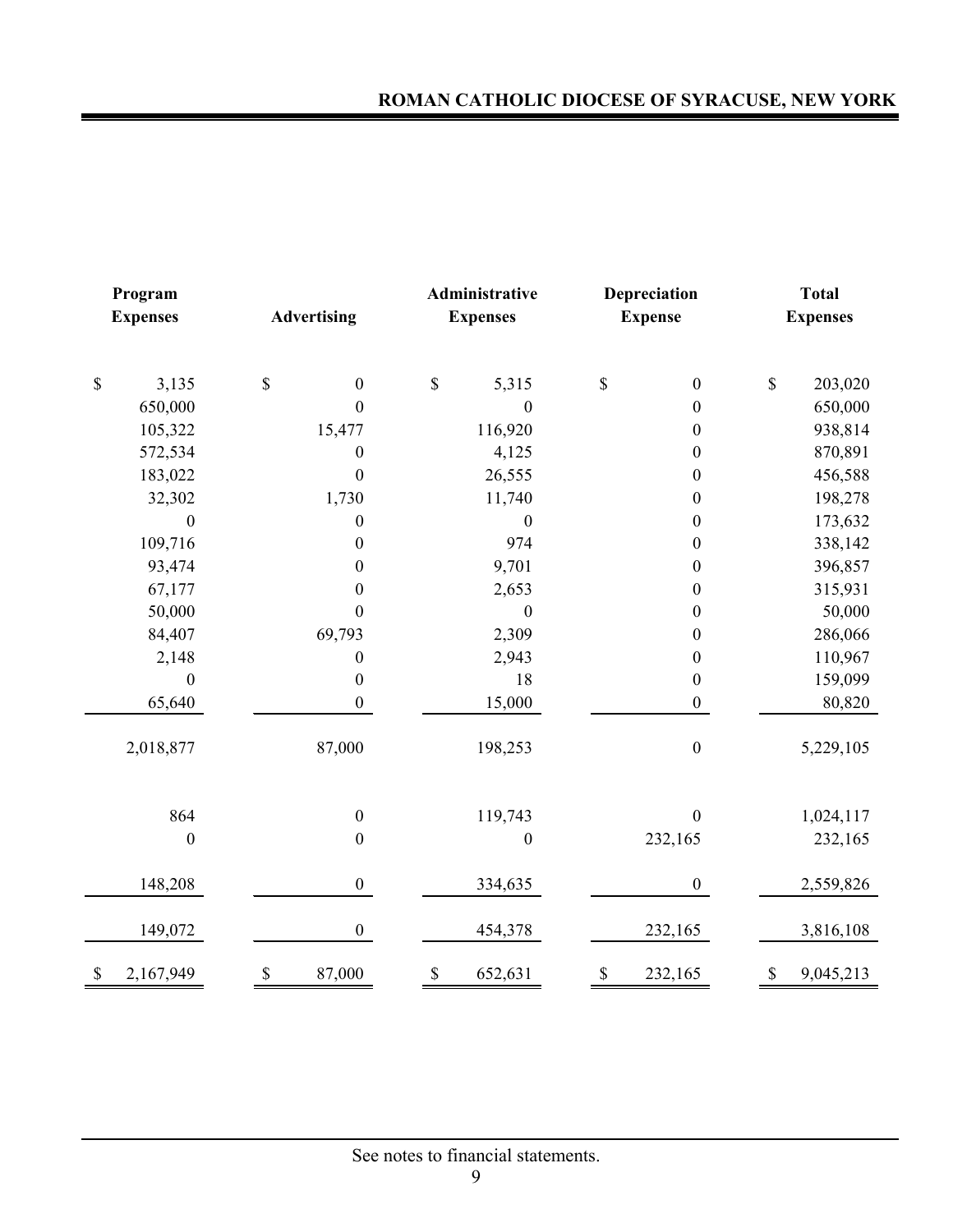## **STATEMENTS OF CASH FLOWS**

Years Ended June 30, 2021 and 2020

|                                                         | 2021             | 2020              |
|---------------------------------------------------------|------------------|-------------------|
| CASH FLOWS FROM OPERATING ACTIVITIES                    |                  |                   |
| Change in Net Assets                                    | \$<br>7,363,047  | \$<br>(2,326,940) |
| Adjustments to Reconcile Change in Net Assets           |                  |                   |
| to Net Cash Provided By (Used In) Operating Activities: |                  |                   |
| <b>Depreciation Expense</b>                             | 251,067          | 232,165           |
| Gain on Investments                                     | (6, 138, 045)    | (341, 254)        |
| Loss on Disposal of Equipment                           | 2,904            | 887               |
| Bad Debt (Recoveries) Expense                           | (99, 529)        | 107,287           |
| Pension Obligation Adjustment                           | (593, 921)       | 2,842,210         |
| Due to Clerical Fund                                    | $\boldsymbol{0}$ | 24,386            |
| Transfer to Gift Annuity                                | $\theta$         | (13,901)          |
| (Increase) Decrease in Operating Assets:                |                  |                   |
| Accounts Receivable                                     | (825, 805)       | 492,454           |
| Prepaid Expenses and Other Assets                       | 277,353          | (231,516)         |
| Increase (Decrease) in Operating Liabilities:           |                  |                   |
| Accounts Payable and Accrued Expenses                   | 797,947          | 375,470           |
| Accrued Independent Account Reconciliation Program      | $\mathbf{0}$     | (60,000)          |
| <b>Accrued Insurance Reserves</b>                       | (350, 532)       | (472)             |
| Refundable Advances                                     | 100,007          | 88,647            |
| Due to Affiliated Organizations                         | 31,623           | (2,595,481)       |
| Liability for Custodial Accounts                        | (291, 463)       | 334,218           |
| Paycheck Protection Program Refundable Advance          | (1,256,123)      | 1,256,123         |
| Net Cash Provided By (Used In) Operating Activities     | (731, 470)       | 184,283           |
| CASH FLOWS FROM INVESTING ACTIVITIES                    |                  |                   |
| Mortgages and Notes Receivable - Net Change             | 49,999           | 252,501           |
| Withdrawal from Investments                             | $\theta$         | 1,909,360         |
| Investment Activity - Net                               | (487, 430)       | (1,814,714)       |
| Building and Equipment Additions                        | (27, 236)        | (187, 435)        |
| Net Cash Provided By (Used In) Investing Activities     | (464, 667)       | 159,712           |
| CASH FLOWS FROM FINANCING ACTIVITIES                    |                  |                   |
| Principal Payments on Notes Payable                     | (213, 721)       | (53,038)          |
| Net Cash Used In Financing Activities                   | (213, 721)       | (53,038)          |
| Net Change in Cash                                      | (1,409,858)      | 290,957           |
| Cash, Beginning of Year                                 | 2,332,201        | 2,041,244         |
| Cash, End of Year                                       | \$<br>922,343    | \$<br>2,332,201   |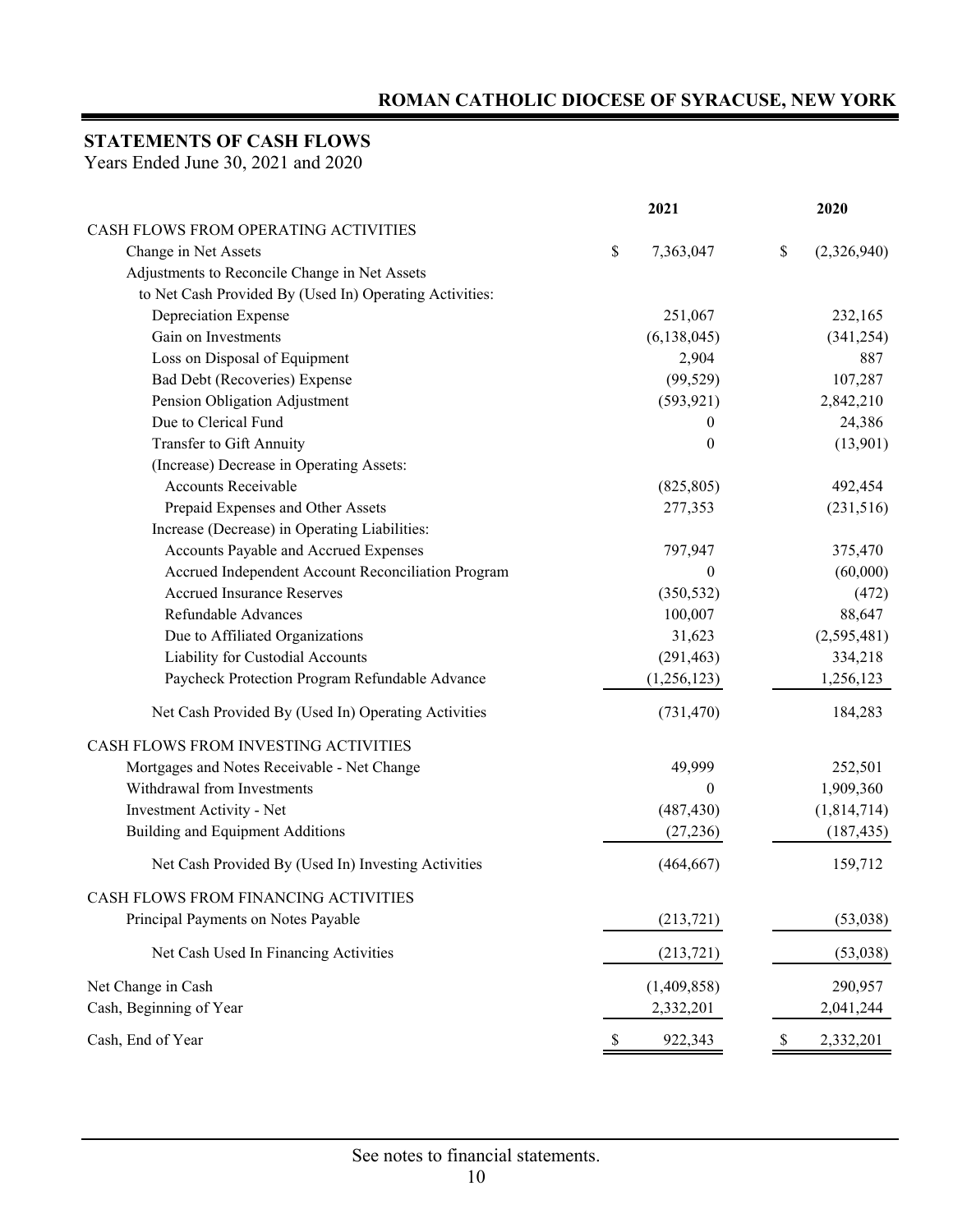#### **NOTE 1 – NATURE OF OPERATIONS**

The Roman Catholic Diocese of Syracuse, New York (the "Diocese") was originally incorporated under New York Law in 1886 to serve the Catholic Community in Central and South Central New York. The Diocese was reincorporated in 1968 under a Legislative Act of the New York State Senate and Assembly. The Diocese serves approximately 227,000 Catholics residing in the following seven New York State counties: Broome, Chenango, Cortland, Madison, Oneida, Onondaga and Oswego. The primary activity of the Diocese is to provide support to the other independent legal entities of the Diocese in achieving the mission of Evangelization.

#### **NOTE 2 – SIGNIFICANT ACCOUNTING POLICIES**

#### **Basis of Accounting**

The financial statements are prepared on the accrual basis of accounting.

#### **Financial Statement Presentation**

The financial statements of the Diocese have been prepared in accordance with U.S. generally accepted accounting principles, which require the Diocese to report information regarding its financial position and activities according to the following net asset classifications:

**Net assets without donor restrictions:** Net assets that are not subject to donor-imposed restrictions and may be expended for any purpose in performing the primary objectives of the Diocese. These net assets may be used at the discretion of the Diocese's management and the finance council.

**Net assets with donor restrictions**: Net assets subject to stipulations imposed by donors and grantors. Some donor restrictions are temporary in nature; those restrictions will be met by actions of the Diocese or by the passage of time. Other donor restrictions are perpetual in nature, whereby the donor has stipulated the funds be maintained in perpetuity. The Diocese had net assets restricted by purpose of \$414,979 and \$679,014 for the years ended June 30, 2021 and 2020, respectively. Donor restricted net assets will be used to support the Catholic Schools in improving education and health outcomes for low-income students.

On an annual basis the Diocese receives grants from the HOPE Appeal campaign conducted by the Foundation of the Roman Catholic Diocese of Syracuse, Inc. These grants are donor restricted and are spent by the Diocese for HOPE Appeal programs only. Any unused HOPE Appeal funds are designated for return to the Foundation of the Roman Catholic Diocese of Syracuse, Inc., therefore there are no net assets held by the Diocese that are associated with HOPE Appeal restricted funds.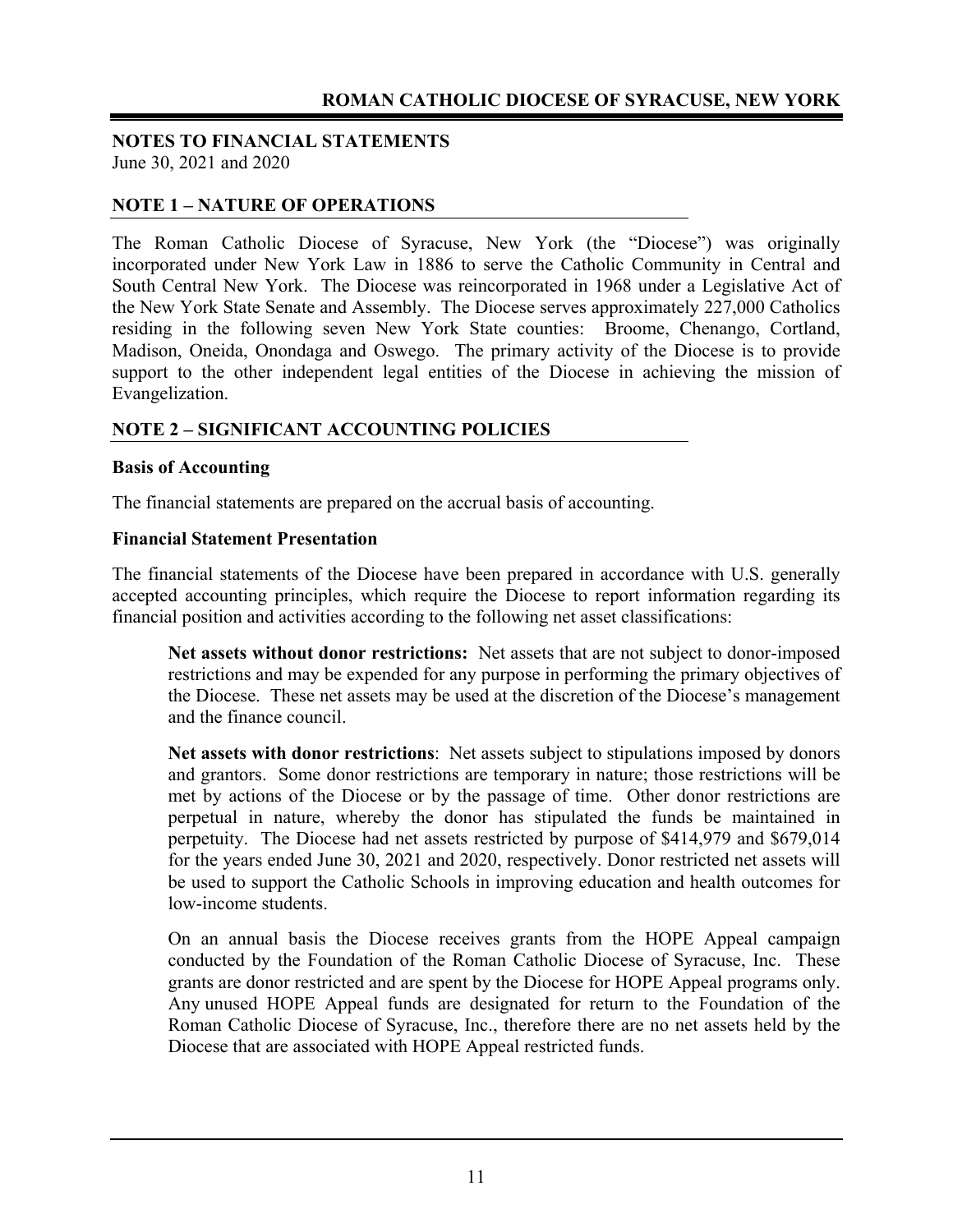#### **NOTE 2 – SIGNIFICANT ACCOUNTING POLICIES** – Continued

#### **Revenue Recognition**

Contributions are reported as increases in net assets without donor restrictions unless use of the related assets is limited by donor imposed stipulations. Additionally, gains and losses on investments and other assets or liabilities are reported as increases or decreases in net assets without donor restrictions unless their use is restricted by explicit donor stipulations or law. Upon the expirations of restrictions on net assets due to time or purpose; that is, the donorimposed stipulated purpose has been accomplished and/or the stipulated time period has elapsed, such net assets are released from restrictions and reclassified to net assets without donor restrictions and reported in the statement of activities as net assets released from restrictions.

Dividends, interest, and net gains on investments subject to donor-imposed stipulations that the corpus be maintained in perpetuity are reported as increases in net assets with donor restrictions since the terms of these gifts impose restrictions on the income and net gains.

Parish assessments paid by the parishes are billed by the Diocese and are recognized as revenue when the assessment is billed. Insurance premiums charged to the parishes and other Diocesan entities are billed monthly and are recognized as revenue in the month billed.

#### **Cash and Cash Equivalents**

For purposes of the statements of cash flows, the Diocese uses the indirect method of reporting net cash flows from operating activities and considers all short-term investments with an original maturity of three months or less to be cash equivalents. There were no cash equivalents included in cash as of June 30, 2021 and 2020.

The Diocese places its operating cash holdings with several financial institutions and thus all cash held in excess of the FDIC insurable limit is subject to the solvency of those particular financial institutions. From time to time throughout the year bank balances exceeded insurance limits and management considered those circumstances to be a normal business risk.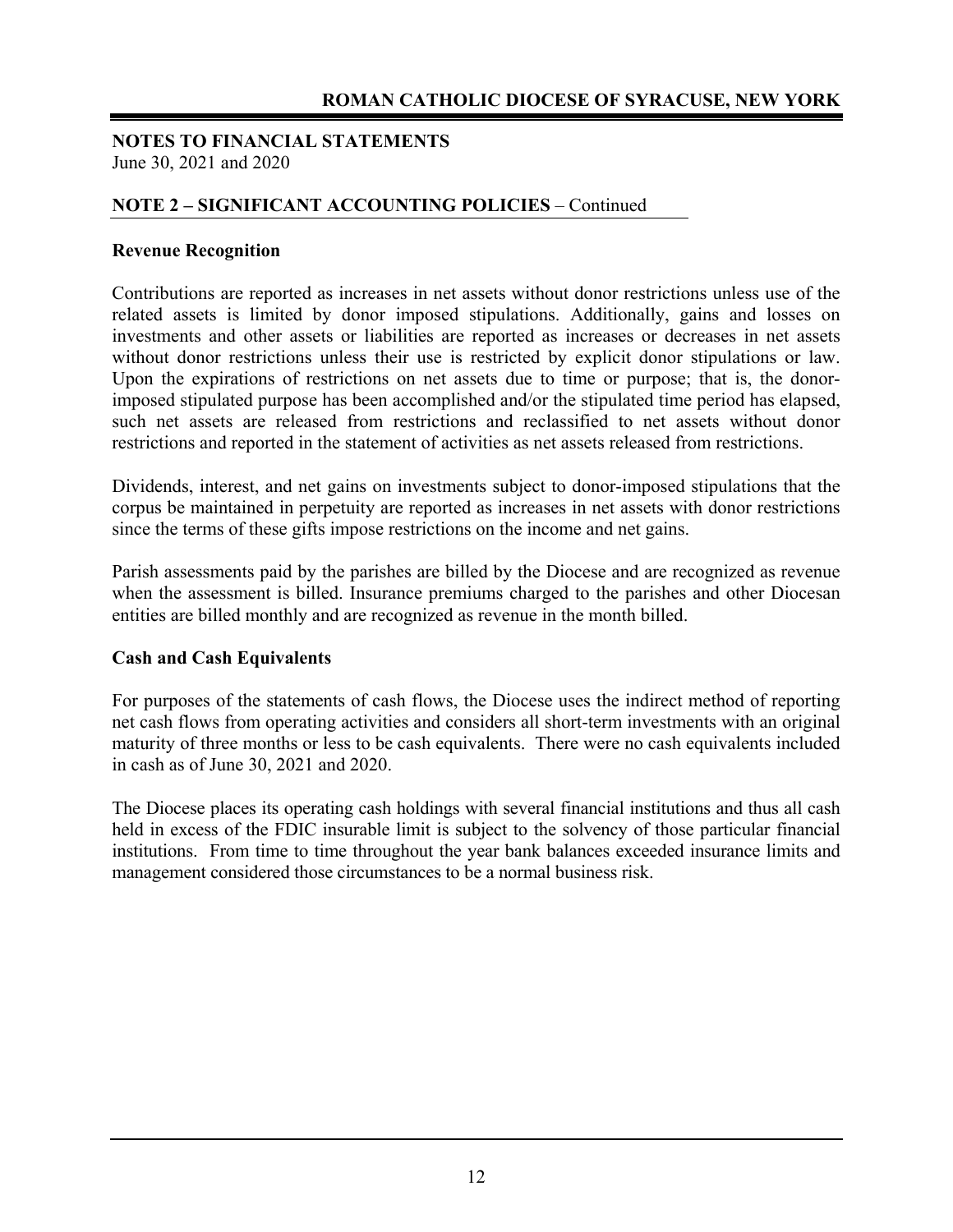#### **ROMAN CATHOLIC DIOCESE OF SYRACUSE, NEW YORK**

#### **NOTES TO FINANCIAL STATEMENTS**  June 30, 2021 and 2020

#### **NOTE 2 – SIGNIFICANT ACCOUNTING POLICIES** – Continued

#### **Investments**

The Diocese reports investments at fair value. Fair value is determined principally on the basis of quoted market prices. Investment income or loss (including realized and unrealized gains and losses on investments, interest and dividends) is included in the net change in net assets. Investments are exposed to various risks, such as interest rate, market and credit risks. Due to the level of risk associated with certain investment securities and obligations and the level of uncertainty related to changes in the value of these investments, it is at least reasonably possible that changes in risk in the near term would materially affect the amounts reported in the statements of financial position and the statements of activities.

Investment designations are as follows:

- Collateral Held by Others This consists of the maximum amount of investments required to meet bank requirements for debt agreements. The table below outlines the maximum collateral required and collateral pledged. See Note 11.
- Designated for Specific Use This consists mainly of investments restricted for Hope Appeal Ministries, the elementary schools and various other departments within the Diocese.
- Investment in Non-Affiliated Entity This consists of an investment in the National Catholic Risk Retention Group, Inc.
- Self-Insurance Program This consists of investments designated for potential uninsured losses.

#### **Land, Buildings and Equipment**

Land, buildings and equipment are capitalized at cost when purchased or at fair value at date of donation. Depreciation on buildings and equipment is calculated using the straight-line method over the estimated useful life of the respective asset. All acquisitions of land, buildings and equipment in excess of \$25,000 and all expenditures for repairs and maintenance, renewals and betterments that materially prolong the useful lives of assets are capitalized. Maintenance and repairs are charged to expense when incurred.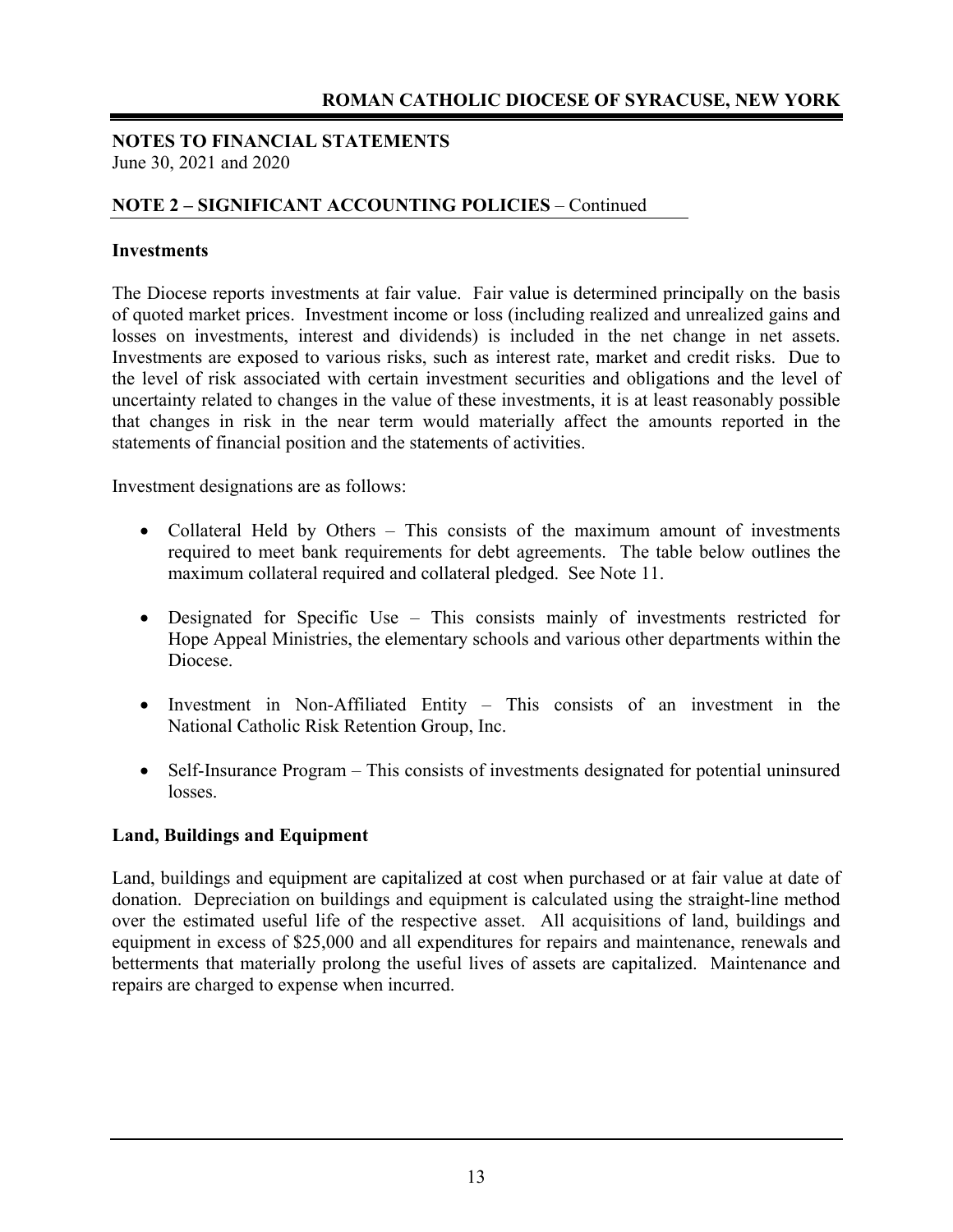#### **NOTE 2 – SIGNIFICANT ACCOUNTING POLICIES** – Continued

#### **Functional Allocation of Expenses**

The costs of providing programs have been charged directly and summarized on a functional basis in the statement of functional expenses.

#### **Use of Estimates**

The preparation of financial statements in conformity with generally accepted accounting principles requires management to make estimates and assumptions that affect reported amounts of assets and liabilities and disclosure of contingent assets and liabilities at the date of the financial statements and the reported amounts of revenues and expenses during the reporting period. Accordingly, actual results could differ from those estimates.

#### **Tax Exempt Status**

No provision for income taxes is required since the Diocese is exempt from federal income tax under provisions of Section  $501(c)(3)$  of the Internal Revenue Code. Accordingly, and under similar requirements of New York State law, no provision has been made for federal or state taxes. Management is not aware of any unrelated business activities that may be subject to unrelated business income tax or any activities that would jeopardize the Diocese's tax exempt status.

#### **Reclassifications**

Certain 2020 amounts have been reclassified to conform to the 2021 financial statement presentation. Total assets, liabilities, and net assets are unchanged due to the reclassification.

#### **Subsequent Events**

Management has evaluated subsequent events through November 9, 2021, which is the date the financial statements were available to be issued.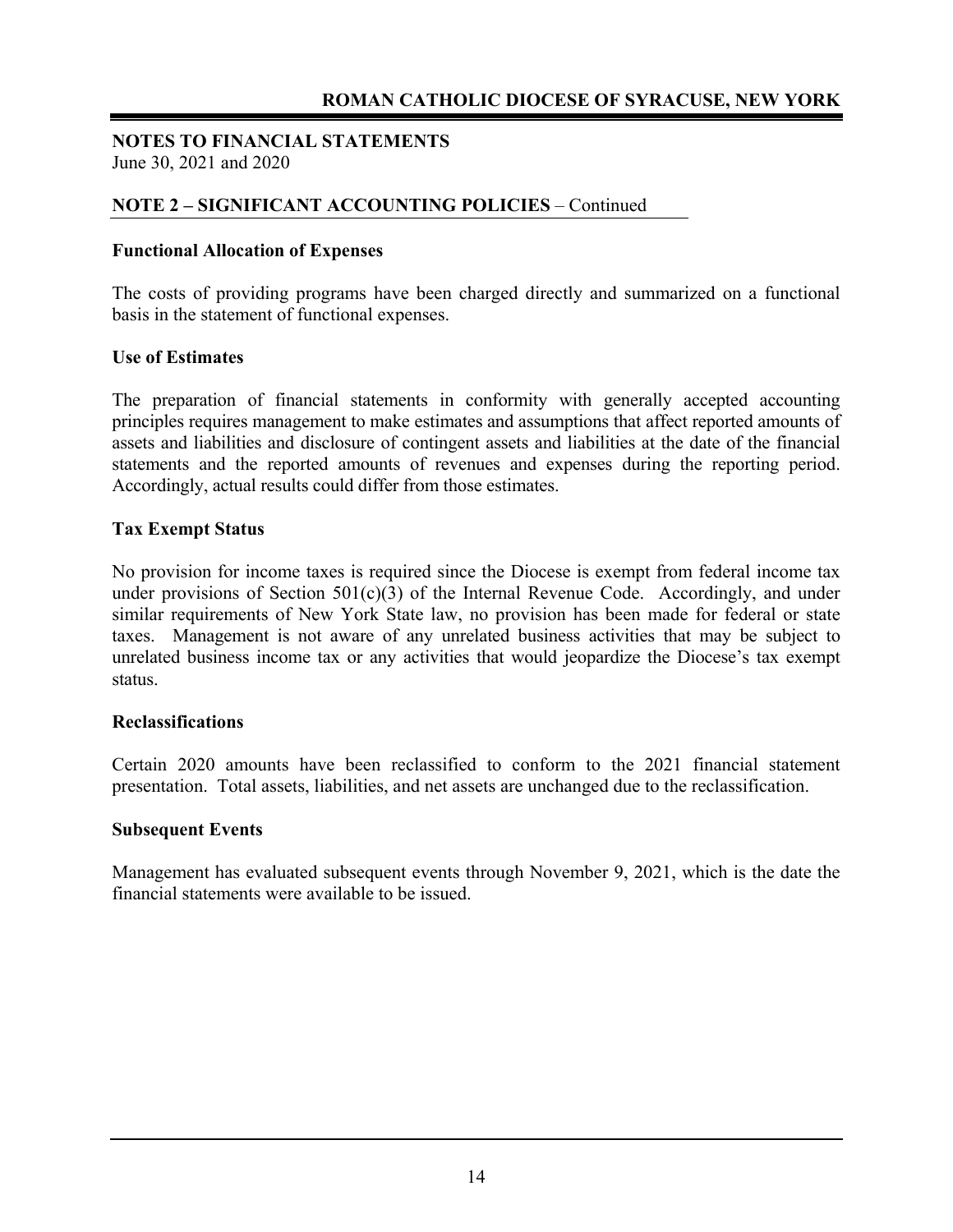#### **ROMAN CATHOLIC DIOCESE OF SYRACUSE, NEW YORK**

#### **NOTES TO FINANCIAL STATEMENTS**  June 30, 2021 and 2020

#### **NOTE 3 – GOING CONCERN UNCERTAINTY**

On February 14, 2019, New York State signed into law the Child Victims Act (CVA). This legislation provided for the following:

- Extended New York State's statute of limitations for child abuse claims;
- Allowed for criminal charges against abusers of children until their victims turn 28 years of age, vs. the previous law which provided that right up to age 23;
- Allowed for civil actions against abusers, and institutions where they were abused, until their victims turn 55; and
- Opened a two-year window beginning on August 14, 2019, permitting any victim of child abuse to take civil action, regardless of when the abuse occurred. This window has since been extended to August 14, 2021.

As a result of the passage of the CVA, through the date of this report, the Diocese has been notified or become aware of a significant number of abuse related claims for alleged inappropriate conduct. Aggregate demands for damages from these claims and lawsuits are expected to be material, although presently not determinable. During the timeframe of the alleged abuses, the Diocese had a combination of commercial insurance coverage and selfinsurance programs. At present, the Diocese is not certain as to the amount of commercial coverage available to assist it in meeting its ultimate obligations for these matters.

In response to the magnitude of both the number of claims and lawsuits and alleged damages, on June 18, 2020, the Diocese filed a voluntary petition for reorganization under Chapter 11 of the Federal Bankruptcy Code and was authorized to continue managing and operating as a debtor in possession subject to the control and supervision of the Bankruptcy Court. The Diocese believes that this filing best allows the Diocese to manage the claims adjudication process in an orderly manner as well as to ensure the equitable treatment of all claimants. The Diocese believes that this process will result in the eventual settlement of the claims and ultimately in the Diocese's ability to conduct ongoing business operations consistent with its recent historical practices.

The ability of the Diocese to remain as a going concern and meet its obligations as they become due is dependent on the outcome of the reorganization case. These factors create substantial doubt about the Diocese's ability to continue as a going concern for the year following the date the financial statements are available to be issued. The financial statements do not include any adjustments that might be necessary if the Diocese is unable to continue as a going concern.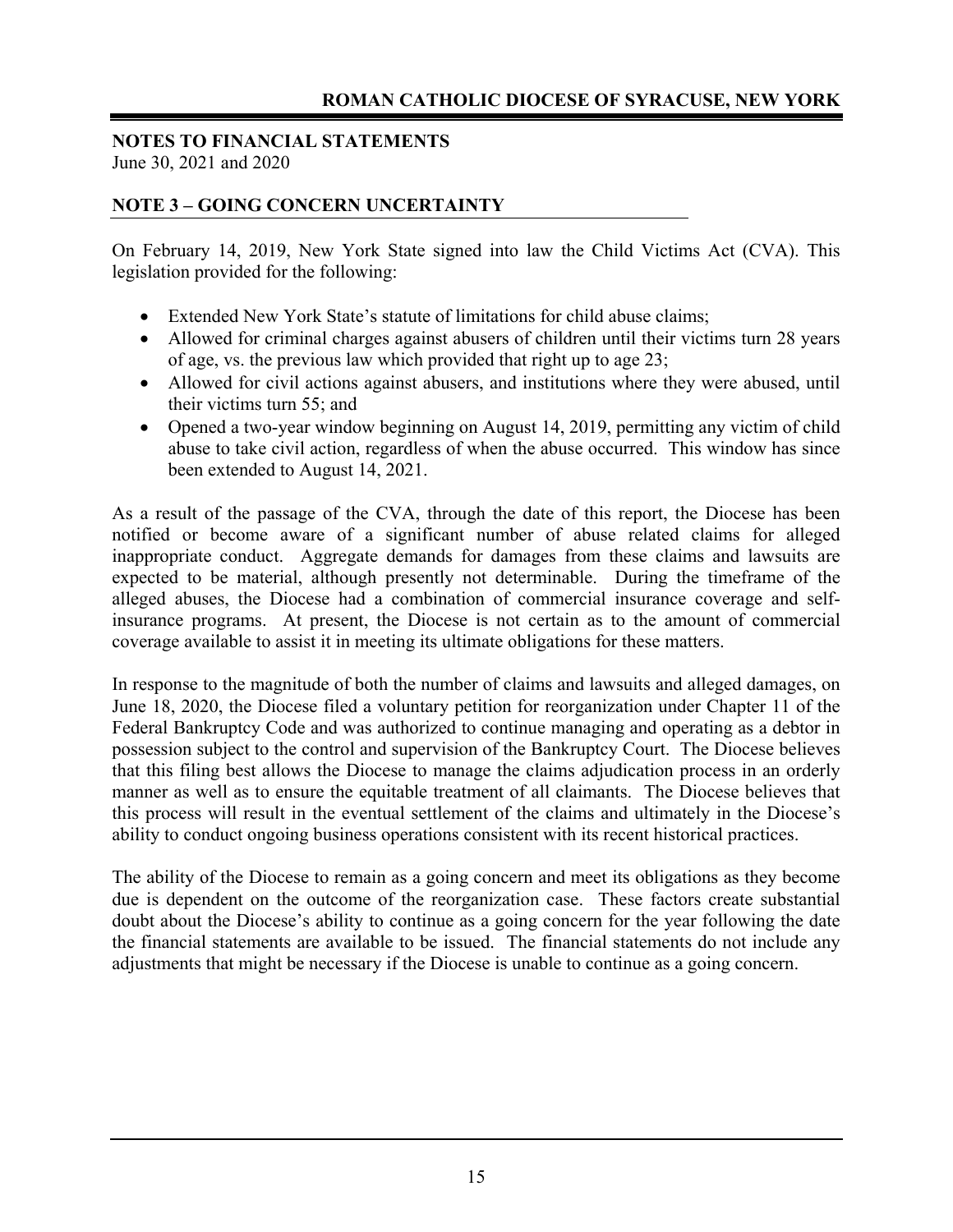#### **NOTE 4 – LIQUIDITY AND AVAILABILITY OF FINANCIAL ASSETS**

The following table reflects the Diocese's financial assets as of June 30, 2021 and 2020, reduced by amounts that are not available to meet general expenditures within one year of the statements of financial position date.

|                                                                                                  | 2021            | 2020                      |  |  |
|--------------------------------------------------------------------------------------------------|-----------------|---------------------------|--|--|
| <b>Financial Assets:</b>                                                                         |                 |                           |  |  |
| Cash                                                                                             | \$<br>922,343   | $\mathbb{S}$<br>2,332,201 |  |  |
| Accounts Receivable, Net                                                                         | 2,827,016       | 1,901,682                 |  |  |
| Mortgages and Notes Receivable, Net                                                              | 2,140,187       | 2,190,186                 |  |  |
| Investments                                                                                      | 35,054,044      | 28,428,569                |  |  |
| <b>Total Financial Assets</b>                                                                    | 40,943,590      | 34,852,638                |  |  |
| <b>Financial Assets Not Available in One Year:</b>                                               |                 |                           |  |  |
| Long-Term Portion of Mortgages and Notes Receivable                                              | (2,140,187)     | (2,190,186)               |  |  |
| Investments:                                                                                     |                 |                           |  |  |
| Collateral Held by Others                                                                        | (13,958,224)    | (14,209,661)              |  |  |
| Designated for Specific Use                                                                      | (3,354,387)     | (3,393,662)               |  |  |
| Investment in Non-Affiliated Entity                                                              | (195,376)       | (195,376)                 |  |  |
| Designated for Self Insurance Program                                                            | (17, 546, 057)  | (10,629,870)              |  |  |
| <b>Total Investments</b>                                                                         | (35,054,044)    | (28, 428, 569)            |  |  |
| Due to Affiliated Organizations                                                                  | (861, 824)      | (830,201)                 |  |  |
| Liability for Custodial Accounts                                                                 | (334, 229)      | (625, 692)                |  |  |
| Donor Restricted Net Assets                                                                      | (644, 567)      | (679, 014)                |  |  |
| Total Financial Assets Not Available in One Year                                                 | (39, 034, 851)  | (32, 753, 662)            |  |  |
| <b>Financial Assets Available to Meet Cash Needs</b><br>for General Expenditures Within One Year | \$<br>1,908,739 | \$<br>2,098,976           |  |  |

The Diocese's financial assets held are primarily for budgeted operating expenses and to satisfy bank debt. The Diocese's defined benefit pension plan is underfunded by \$20,809,591 and \$21,403,512 as of June 30, 2021 and 2020, respectively. As a result, the Diocese may need to provide additional funding in future years. The Diocese has also established reserves to cover claims for its self-insured programs, however, there is still a risk of unpredicted or catastrophic claims which could have a significant financial impact on its financial assets**.**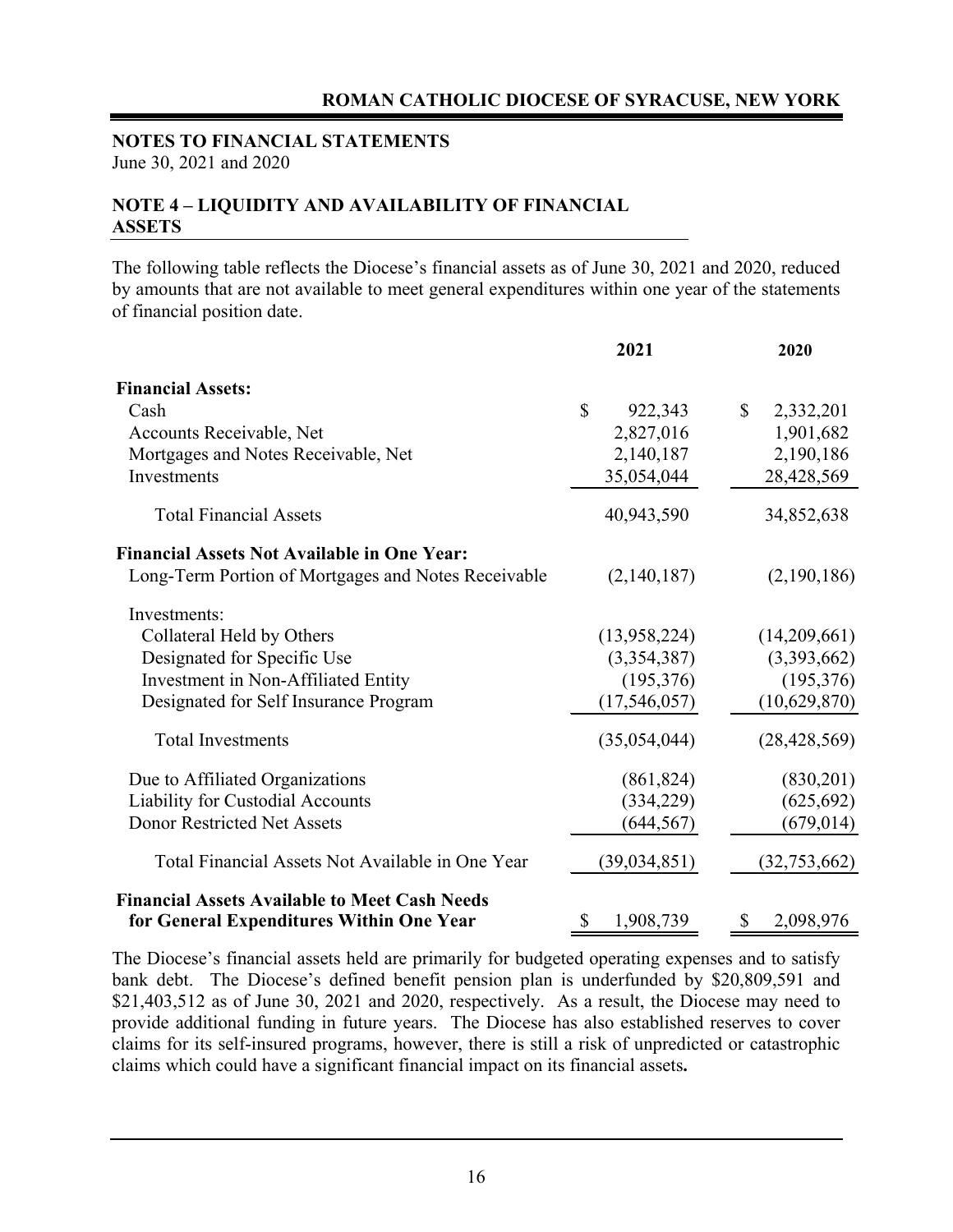#### **NOTE 5 – ACCOUNTS RECEIVABLE**

Accounts receivable consist mainly of amounts due for insurance premiums and program services provided to participating Diocesan entities. An allowance for uncollectible accounts is maintained, which is based on management's assessment of the collectability of accounts receivable. The allowance for uncollectible accounts was \$101,078 and \$183,078 as of June 30, 2021 and 2020, respectively.

#### **NOTE 6 – MORTGAGES AND NOTES RECEIVABLE**

Mortgages and notes receivable consist of loans to Diocesan entities at various interest rates and terms of repayment. An allowance for uncollectible accounts is maintained, which is based on management's assessment of the collectability of mortgages and notes receivable. The allowance for uncollectible accounts was \$620,564 and \$634,781 as of June 30, 2021 and 2020, respectively.

#### **NOTE 7 – INVESTMENTS**

The Diocese's investments consist of corporate equity securities, government and corporate bonds, exchange-traded and closed-ended funds, and cash equivalents. These investments are subject to market and credit risks due to changes in market conditions and interest rates. Corporate equity securities are subject to market value changes associated with publicly held equity securities. Governmental and corporate bond values will fluctuate due to interest rate changes. The Diocese utilizes the services of outside money managers for the majority of its investments.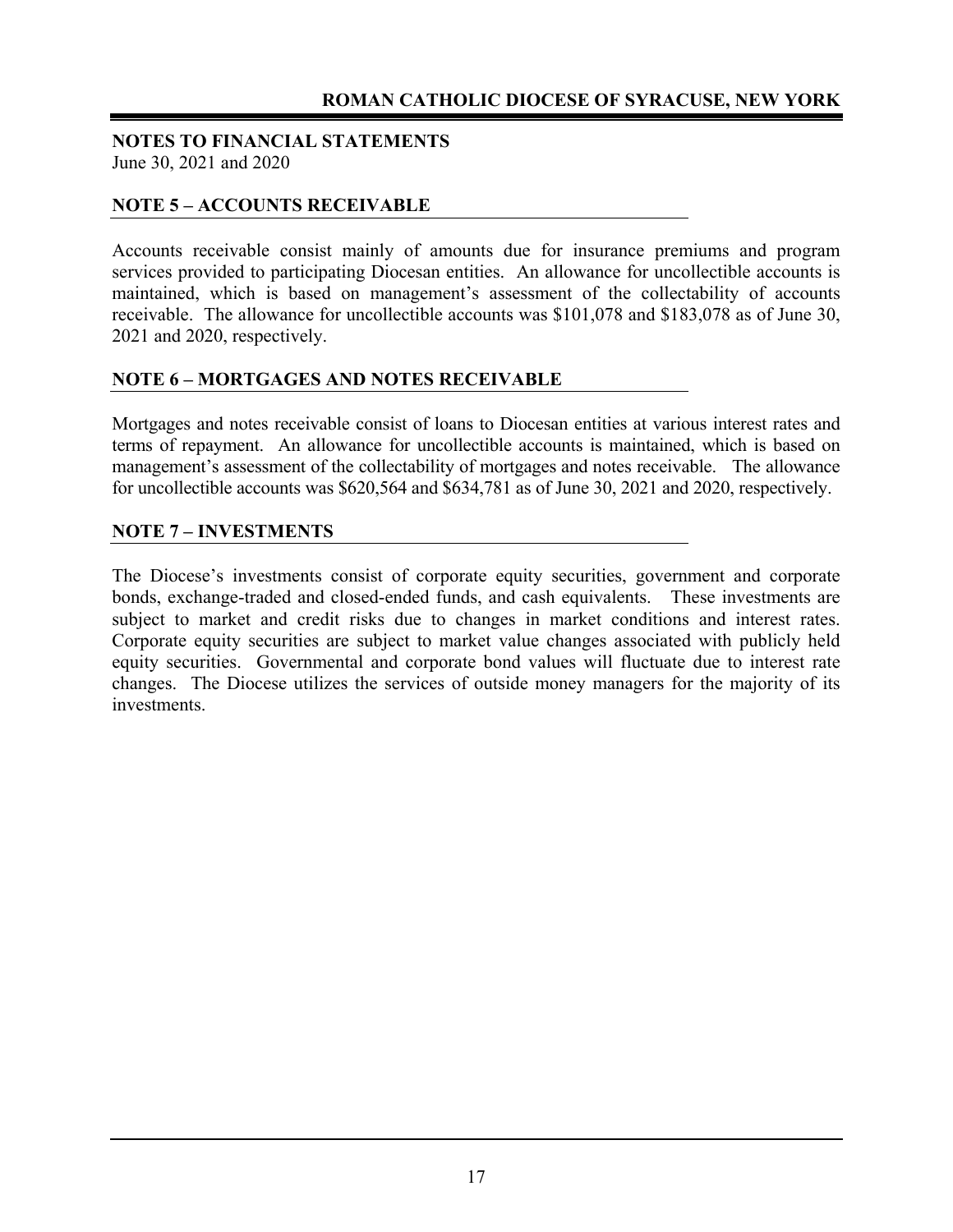## **NOTES TO FINANCIAL STATEMENTS**

June 30, 2021 and 2020

## **NOTE 7 – INVESTMENTS** – Continued

The Diocese operates a cooperative investment and deposit program for the mutual benefit of Diocesan organizations, parishes, and related organizations. The Syracuse Diocesan Investment Fund (SDIF) consists mainly of cash equivalents and mutual funds.

Investments by category are summarized below:

|                                                    |              | 2021       |              | 2020       |
|----------------------------------------------------|--------------|------------|--------------|------------|
| Cash Equivalents                                   | $\mathbb{S}$ | 1,770,408  | $\mathbb{S}$ | 3,012,773  |
| <b>Mutual Funds</b>                                |              | 1,269,870  |              | 968,934    |
| <b>Equity Securities</b>                           |              | 10,096,655 |              | 11,788,639 |
| Governmental and Corporate Bonds                   |              | 7,557,245  |              | 6,590,013  |
| Exchange-Traded and Closed-Ended Funds             |              | 10,810,103 |              | 2,479,172  |
| Other Investments                                  |              | 3,549,763  |              | 3,589,038  |
| Total                                              |              | 35,054,044 |              | 28,428,569 |
| Net investment activity consists of the following: |              |            |              |            |
|                                                    |              | 2021       |              | 2020       |
| Dividends and Interest                             | \$           | 678,728    | \$           | 586,204    |
| <b>Realized Gain</b>                               |              | 1,045,296  |              | 1,033,868  |
| <b>Investment and Affiliation Fees</b>             |              | (209, 357) |              | (212, 193) |
| Unrealized Gain (Loss)                             |              | 5,092,749  |              | (692, 614) |
| Total                                              |              | 6,607,416  |              | 715,265    |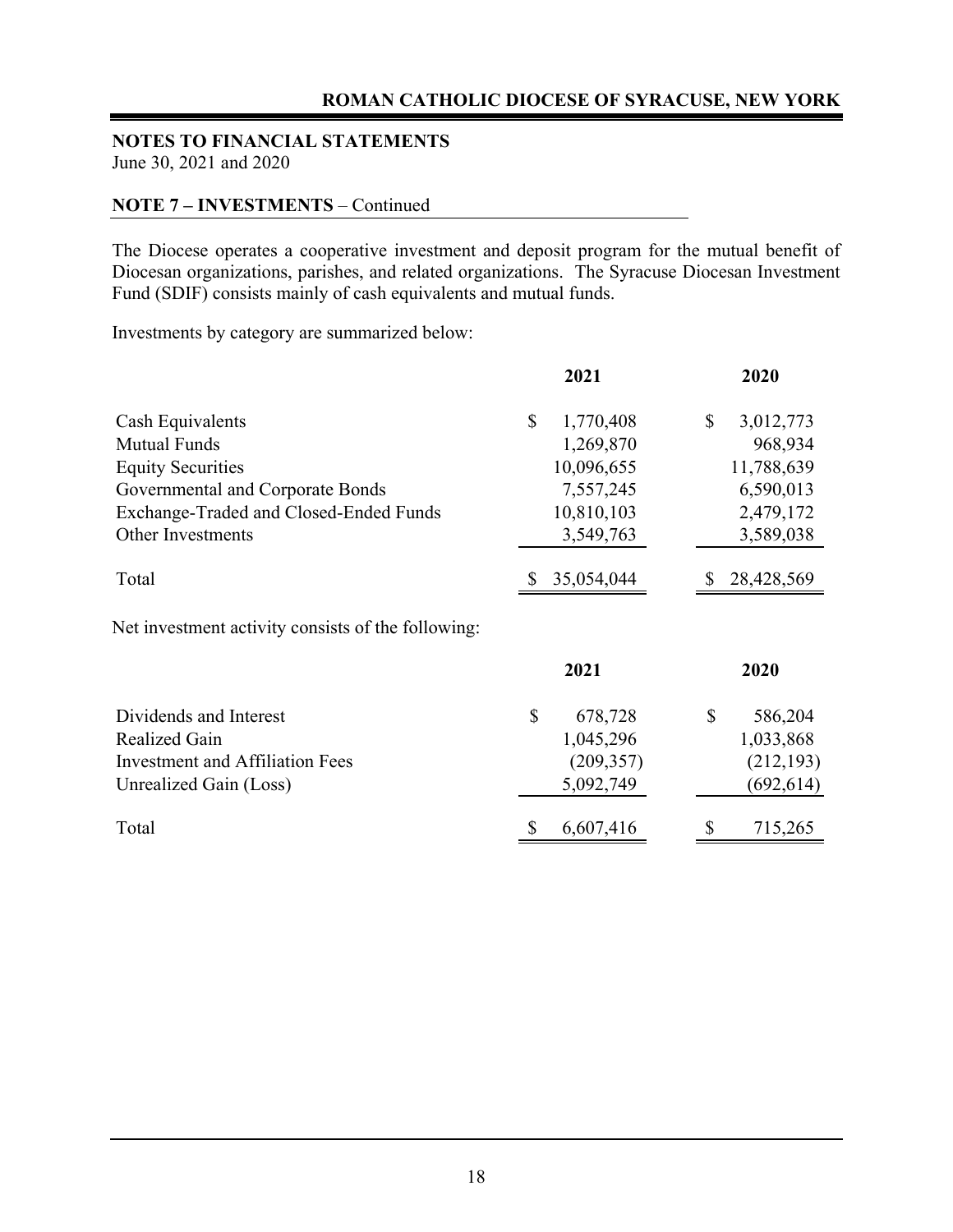#### **ROMAN CATHOLIC DIOCESE OF SYRACUSE, NEW YORK**

#### **NOTES TO FINANCIAL STATEMENTS**  June 30, 2021 and 2020

#### **NOTE 7 – INVESTMENTS** – Continued

#### **Fair Value Measurements**

Guidance provided by the Financial Accounting Standards Board defines fair value as the price that would be received to sell an asset or paid to transfer a liability in an orderly transaction between market participants at the measurement date. When measuring fair value, a fair value hierarchy gives the highest priority to quoted prices in active markets for identical assets or liabilities (Level 1) and the lowest priority to unobservable inputs (Level 3). Inputs are broadly defined as assumptions market participants would use in pricing an asset or liability.

The three levels of the fair value hierarchy are described below:

- Level 1 Quoted prices in active markets for identical assets or liabilities.
- Level  $2$  Observable inputs other than quoted prices included in Level 1, such as quoted prices for similar assets and liabilities in active markets; quoted prices for identical or similar assets and liabilities in markets that are not active; or other inputs that are observable or can be corroborated by observable market data.
- Level 3 Unobservable inputs that are supported by little or no market activity and that are significant to the fair value of the assets or liabilities. This includes certain pricing models, discounted cash flow methodologies and similar techniques that use significant unobservable inputs.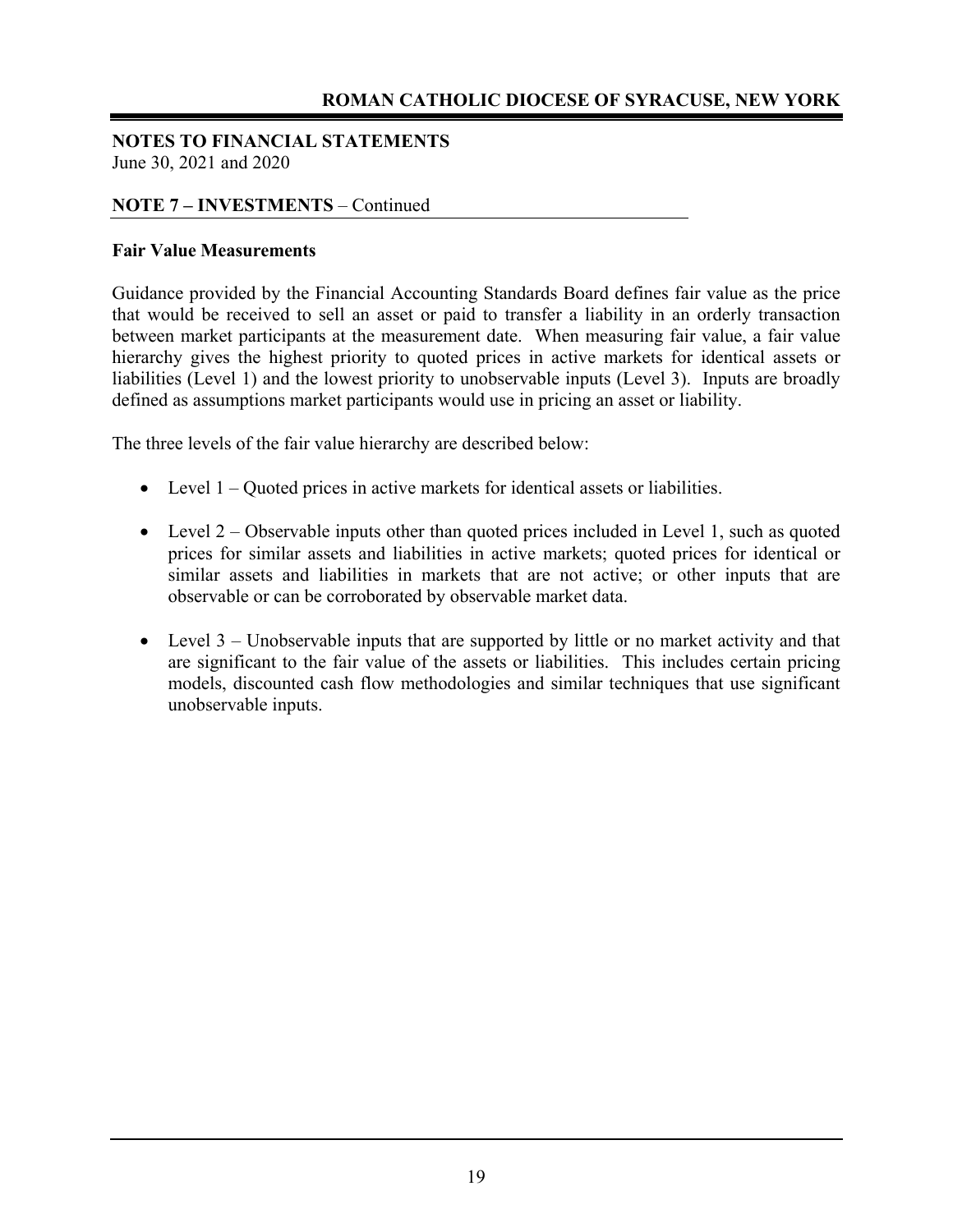## **NOTES TO FINANCIAL STATEMENTS**

June 30, 2021 and 2020

#### **NOTE 7 – INVESTMENTS** – Continued

#### **Fair Value Measurements** – Continued

Fair values of assets measured utilizing the levels of the fair value hierarchy as of June 30, 2021 and 2020:

|                                           |    | <b>Level 1</b> |    | Level 2   |    | Level 3  |    | <b>Total</b> |  |
|-------------------------------------------|----|----------------|----|-----------|----|----------|----|--------------|--|
| Cash and Cash Equivalents                 | \$ | 1,770,408      | \$ | 0         | S  | $\theta$ | \$ | 1,770,408    |  |
| Mutual Funds                              |    | 1,269,870      |    | 0         |    | $\theta$ |    | 1,269,870    |  |
| <b>Equity Securities</b>                  |    | 10,096,655     |    | 0         |    | $\theta$ |    | 10,096,655   |  |
| Governmental and Corporate Bonds          |    | 7,557,245      |    | 0         |    | $\theta$ |    | 7,557,245    |  |
| <b>Exchange Traded Funds and</b>          |    |                |    |           |    |          |    |              |  |
| Close Ended Funds                         |    | 10,810,103     |    | 0         |    | $\theta$ |    | 10,810,103   |  |
| <b>Syracuse Diocesan Investment Funds</b> |    | $\theta$       |    | 3,253,113 |    | $\theta$ |    | 3,253,113    |  |
| Other Investments                         |    | $\Omega$       |    | $\theta$  |    | 296,650  |    | 296,650      |  |
| <b>Total Investments</b>                  |    | 31,504,281     | S. | 3,253,113 | S. | 296,650  | S  | 35,054,044   |  |

#### **Fair Value Measurements as of June 30, 2021**

#### **Fair Value Measurements as of June 30, 2020**

|                                           | Level 1         | Level 2          |    | Level 3  |   | <b>Total</b> |
|-------------------------------------------|-----------------|------------------|----|----------|---|--------------|
| Cash and Cash Equivalents                 | \$<br>3,012,773 | \$<br>$\theta$   | \$ | $\theta$ | S | 3,012,773    |
| <b>Mutual Funds</b>                       | 968,934         | $\boldsymbol{0}$ |    | $\theta$ |   | 968,934      |
| <b>Equity Securities</b>                  | 11,788,639      | $\boldsymbol{0}$ |    | $\theta$ |   | 11,788,639   |
| Governmental and Corporate Bonds          | 6,590,013       | $\theta$         |    | $\theta$ |   | 6,590,013    |
| <b>Exchange Traded Funds and</b>          |                 |                  |    |          |   |              |
| Close Ended Funds                         | 2,479,172       | $\theta$         |    | $\theta$ |   | 2,479,172    |
| <b>Syracuse Diocesan Investment Funds</b> | $\theta$        | 3,315,104        |    | $\theta$ |   | 3,315,104    |
| Other Investments                         |                 | $\theta$         |    | 273,934  |   | 273,934      |
| <b>Total Investments</b>                  | 24,839,531      | 3,315,104        | S  | 273,934  |   | 28,428,569   |

The Level 3 investments had net investment activity of \$22,716 and \$(33,782) for the years ended June 30, 2021 and 2020, respectively.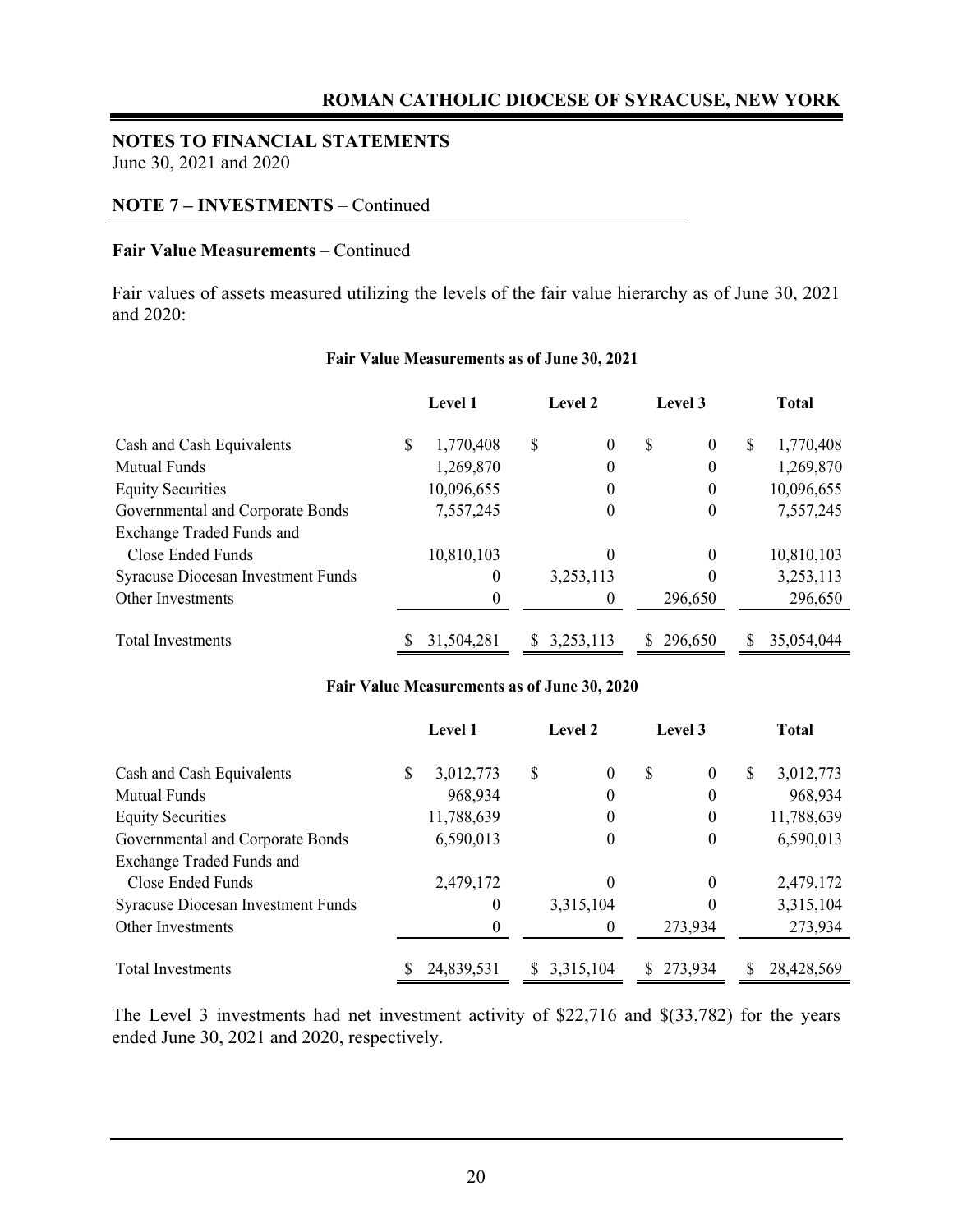## **NOTES TO FINANCIAL STATEMENTS**

June 30, 2021 and 2020

#### **NOTE 8 – LAND, BUILDINGS AND EQUIPMENT**

The summary of land, buildings and equipment is as follows:

|                                     | 2021          | 2020          |
|-------------------------------------|---------------|---------------|
| Land                                | \$<br>755,100 | \$<br>755,100 |
| <b>Furniture and Fixtures</b>       | 235,994       | 235,994       |
| Buildings and Improvements          | 5,837,411     | 5,837,411     |
| Equipment                           | 563,090       | 561,795       |
| Automobiles                         | 203,517       | 195,117       |
| Total Land, Buildings and Equipment | 7,595,112     | 7,585,417     |
| Less: Accumulated Depreciation      | 5,252,963     | 5,016,533     |
| Net Land, Buildings and Equipment   | 2,342,149     | 2,568,884     |

Depreciation expense for the years ended June 30, 2021 and 2020 totaled \$251,067 and \$232,165, respectively.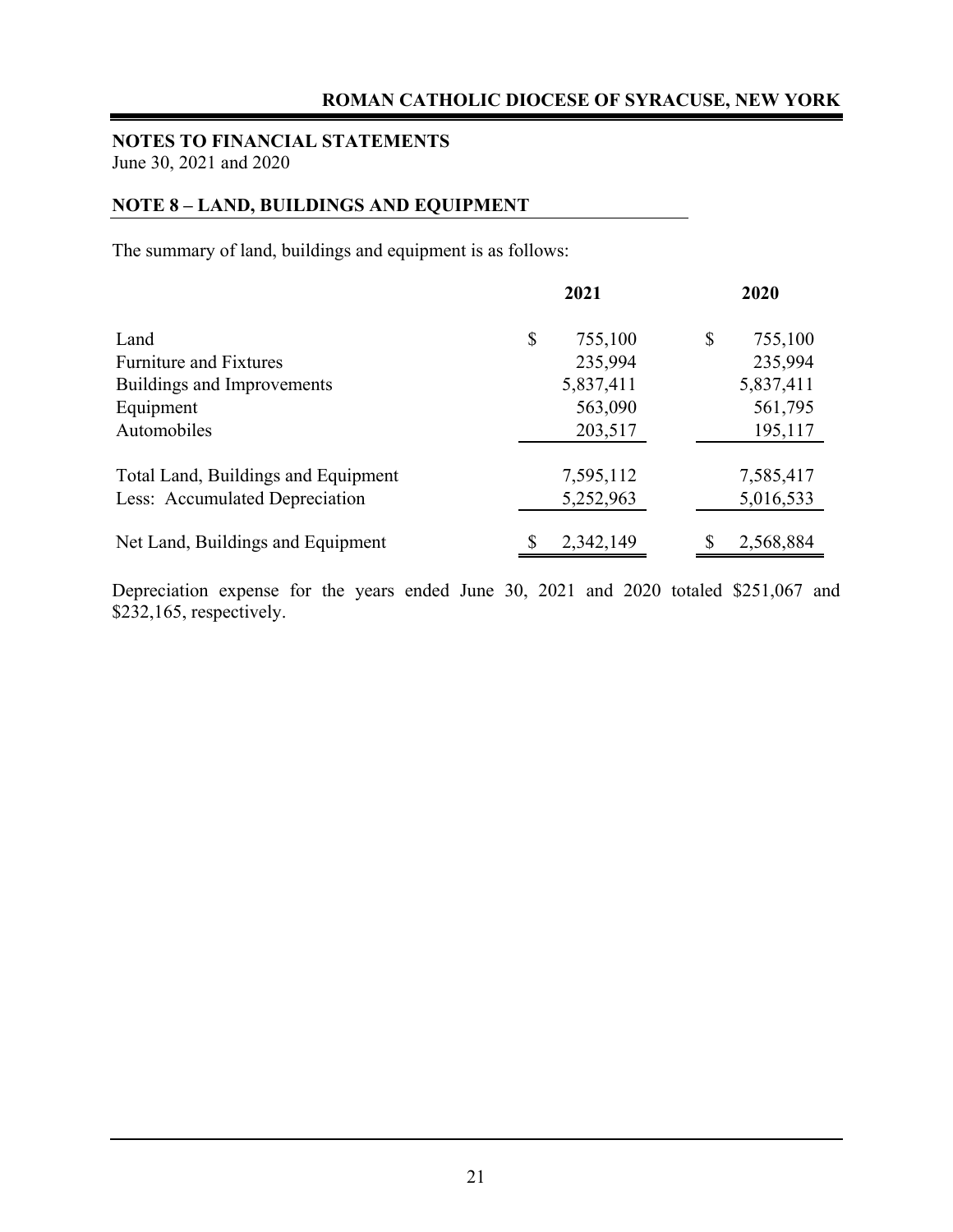#### **NOTE 9 – SELF INSURANCE PROGAM AND CONTINGENCIES**

The Diocese provides health, dental, property, casualty, workers compensation and auto insurance for the Diocese, parishes, diocesan schools, and other related organizations ("Participants") under self-insured programs. The Diocese receives insurance premiums from the Participants and, in turn, pays claims for the self-insured portion, pays premiums for conventional excess umbrella coverage, and pays the programs' administrative costs.

Heath and dental claims are administered by a third-party. The Diocese has a stop loss policy for individual claims in excess of \$300,000 per year.

Property claims are subject to a \$300,000 self-insured retention per occurrence, which represents the Diocese's maximum self-insured portion per occurrence. The casualty program provides liability coverage subject to a self-insured retention of \$250,000 per claim. Workers' compensation coverage is subject to a \$650,000 self-insured retention per occurrence claim with excess coverage thereafter. The Diocese uses a third–party administrator to process workers' compensation claims. Auto coverage has a \$250,000 self-insured retention per occurrence.

The Diocese has conventional excess umbrella coverage beyond the aforementioned self-insured retention limits. The maximum umbrella policy limit for property is \$100 million, auto is \$40 million and liability is \$39.5 million.

The Diocese has a workers' compensation letter-of-credit in the amount of \$5,300,000 which matures on February 28, 2022. The terms of the letter-of-credit require that the Diocese maintain a minimum cash and unrestricted investments balance equal to 120 percent. The Diocese met this requirement for the year ended June 30, 2021. No balances were outstanding on the letter-of-credit as of June 30, 2021 and 2020.

Accrued reserve liabilities of \$5,503,729 and \$5,854,261 at June 30, 2021 and 2020, respectively, have been established to cover claims in the various self-insured programs. Reserve estimates for reported claims are determined by evaluation of individual reported claims by the Plan Administrator. Procedures for establishing the resulting liabilities are periodically reviewed and updated. Any adjustments resulting therefrom are reflected in current operations.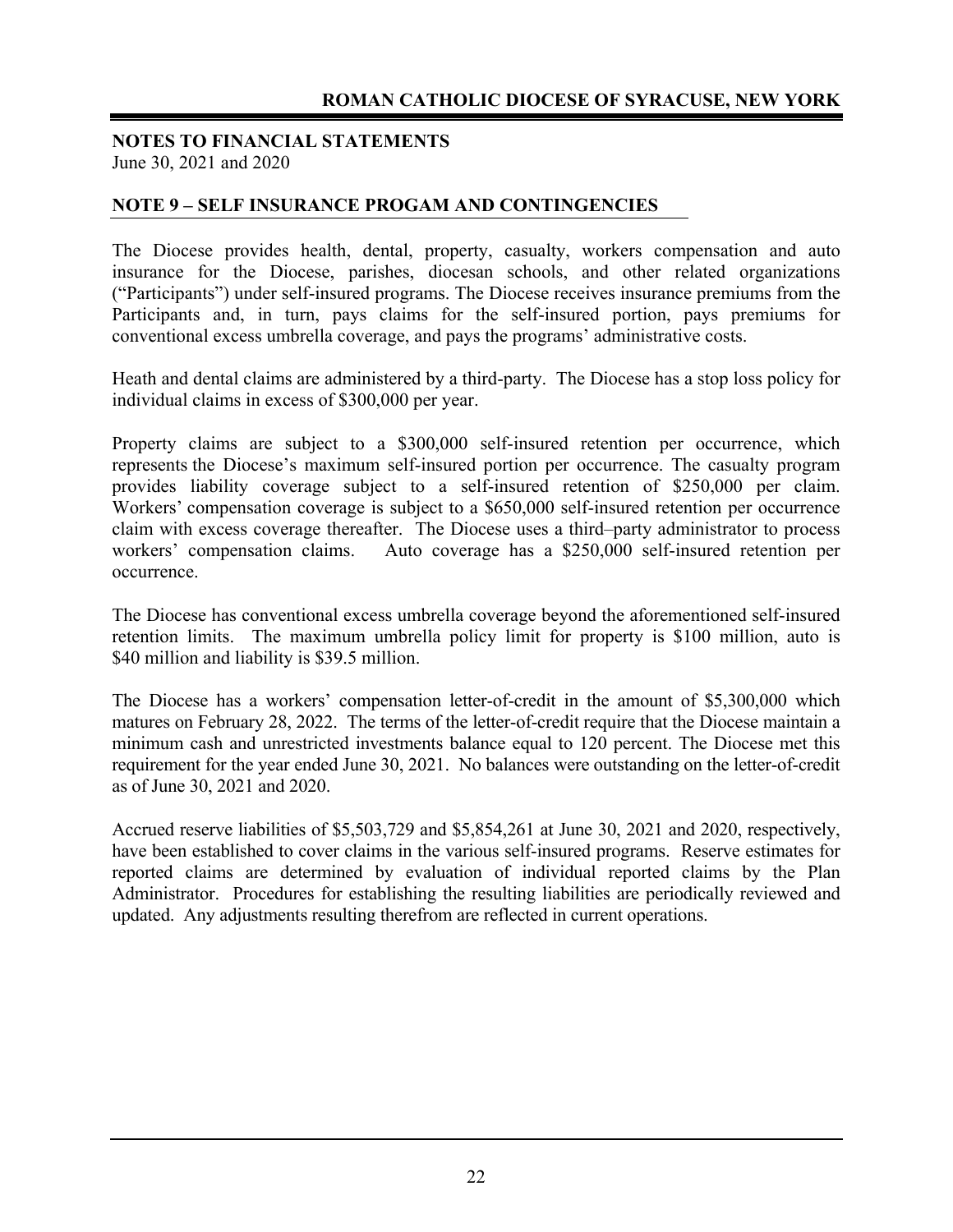#### **NOTE 10 – PAYCHECK PROTECTION PROGRAM FUNDING**

On April 17, 2020, the Diocese was granted a \$1,256,123 loan under the Paycheck Protection Program "PPP" administered by a Small Business Administration (SBA) approved partner. The loan is uncollateralized and is fully guaranteed by the Federal government. The Diocese recorded the loan as a refundable advance at June 30, 2020. The Diocese recognized grant revenue of \$1,256,123 at June 30, 2021 in accordance with guidance for conditional contributions; that is, once the measurable performance or other barrier and right of return of the PPP loan no longer existed.

#### **NOTE 11 – NOTES PAYABLE**

Notes Payable consisted of the following as of June 30:

|                                                                                                                                                                                                                                                                                                                                                                                                                                                                                                                              | 2021                       | 2020                        |
|------------------------------------------------------------------------------------------------------------------------------------------------------------------------------------------------------------------------------------------------------------------------------------------------------------------------------------------------------------------------------------------------------------------------------------------------------------------------------------------------------------------------------|----------------------------|-----------------------------|
| Note Payable to Bank with monthly principal<br>payments of \$10,833 commencing on April 1, 2020.<br>Interest is at a variable rate equal to the LIBOR Rate<br>plus the applicable LIBOR Rate Margin. The note is<br>secured by unencumbered marketable investment<br>property and matures March 1, 2030.                                                                                                                                                                                                                     | $\mathcal{S}$<br>3,087,500 | $\mathbb{S}^-$<br>3,217,500 |
| Note Payable to Bank with monthly payments of<br>\$16,254 commencing on April 1, 2020, including<br>interest at 3.44% to be reset on March 1, 2027 to<br>be one and one half percent $(1.5\%)$ in excess of<br>the three (3) year Federal Home Loan Bank of<br>New York (FHLB) Fixed-Rate Advance Indicator as<br>published by the FHLB on the third year anniversary<br>of the first payment of principal and interest. The<br>note is secured by unencumbered marketable<br>investment property and matures March 1, 2030. | 3, 145, 741                | 3,229,462                   |
| <b>Total Notes Payable</b>                                                                                                                                                                                                                                                                                                                                                                                                                                                                                                   | 6,233,241                  | 6,446,962                   |
| Less: Current Portion                                                                                                                                                                                                                                                                                                                                                                                                                                                                                                        | (218, 284)                 | (215,303)                   |
| Total Long-Term Notes Payable                                                                                                                                                                                                                                                                                                                                                                                                                                                                                                | 6,014,957                  | 6,231,659                   |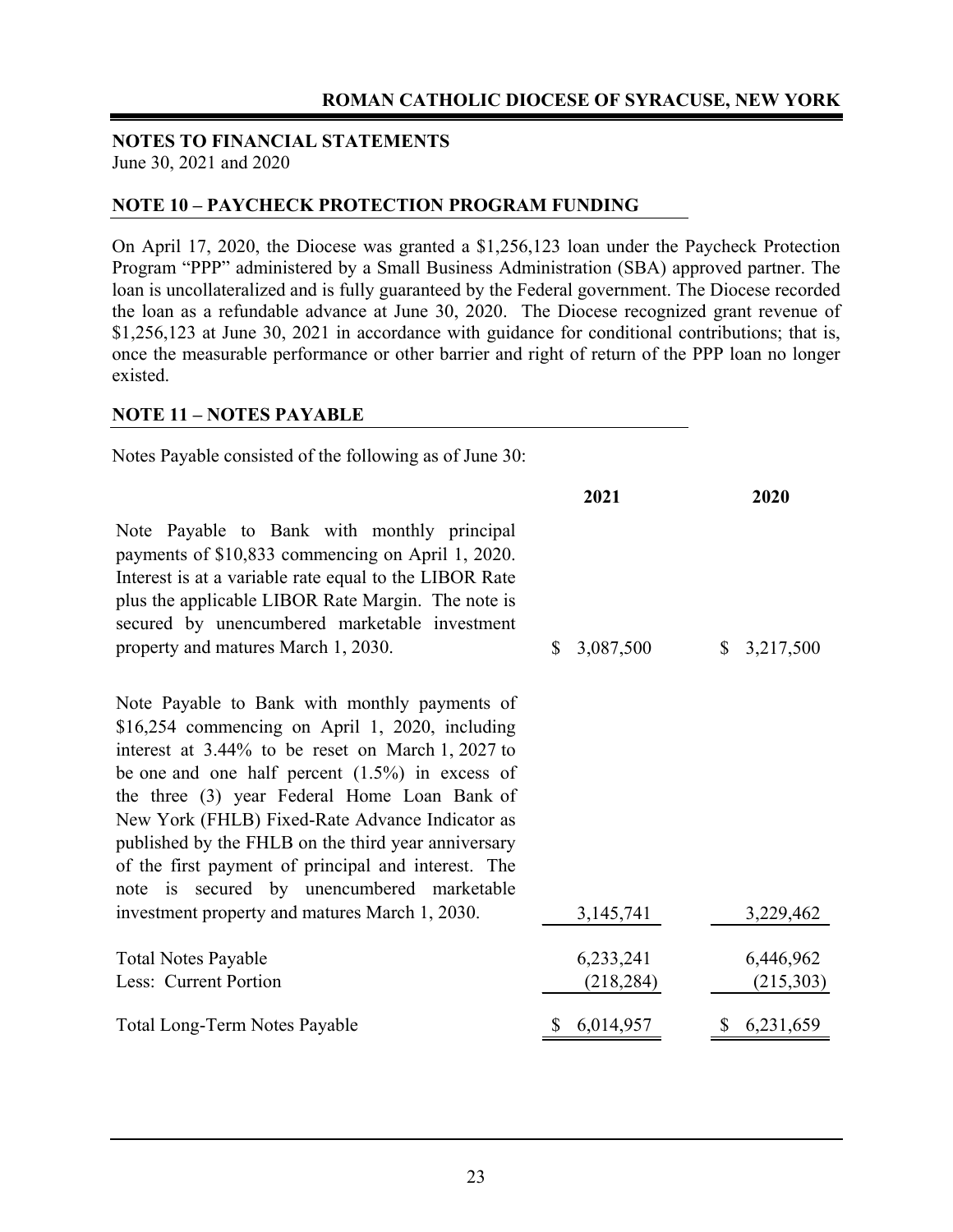#### **ROMAN CATHOLIC DIOCESE OF SYRACUSE, NEW YORK**

## **NOTES TO FINANCIAL STATEMENTS**

June 30, 2021 and 2020

#### **NOTE 11 – NOTES PAYABLE** – Continued

Notes payable mature as follows:

| 2022       | 218,284<br>\$ |  |
|------------|---------------|--|
| 2023       | 221,369       |  |
| 2024       | 224,562       |  |
| 2025       | 227,867       |  |
| 2026       | 231,283       |  |
| Thereafter | 5,109,876     |  |
|            |               |  |
| Total      | 6,233,241     |  |

At June 30, 2021, notes payable are collateralized by investments of \$7,333,224. Cash paid for interest on the debt was \$150,058 and \$239,715 for the years ended June 30, 2021 and 2020, respectively.

#### **NOTE 12 – LEASES**

The Diocese leases vehicles and copy machines under operating leases expiring in various years through December 2024. Future minimum lease payments as of June 30, 2021 are:

| 2022  | \$ | 62,329  |
|-------|----|---------|
| 2023  |    | 31,318  |
| 2024  |    | 20,657  |
| 2025  |    | 2,261   |
|       |    |         |
| Total | \$ | 116,565 |

Total lease expense amounted to \$112,580 and \$123,614 for the years ended June 30, 2021 and 2020, respectively.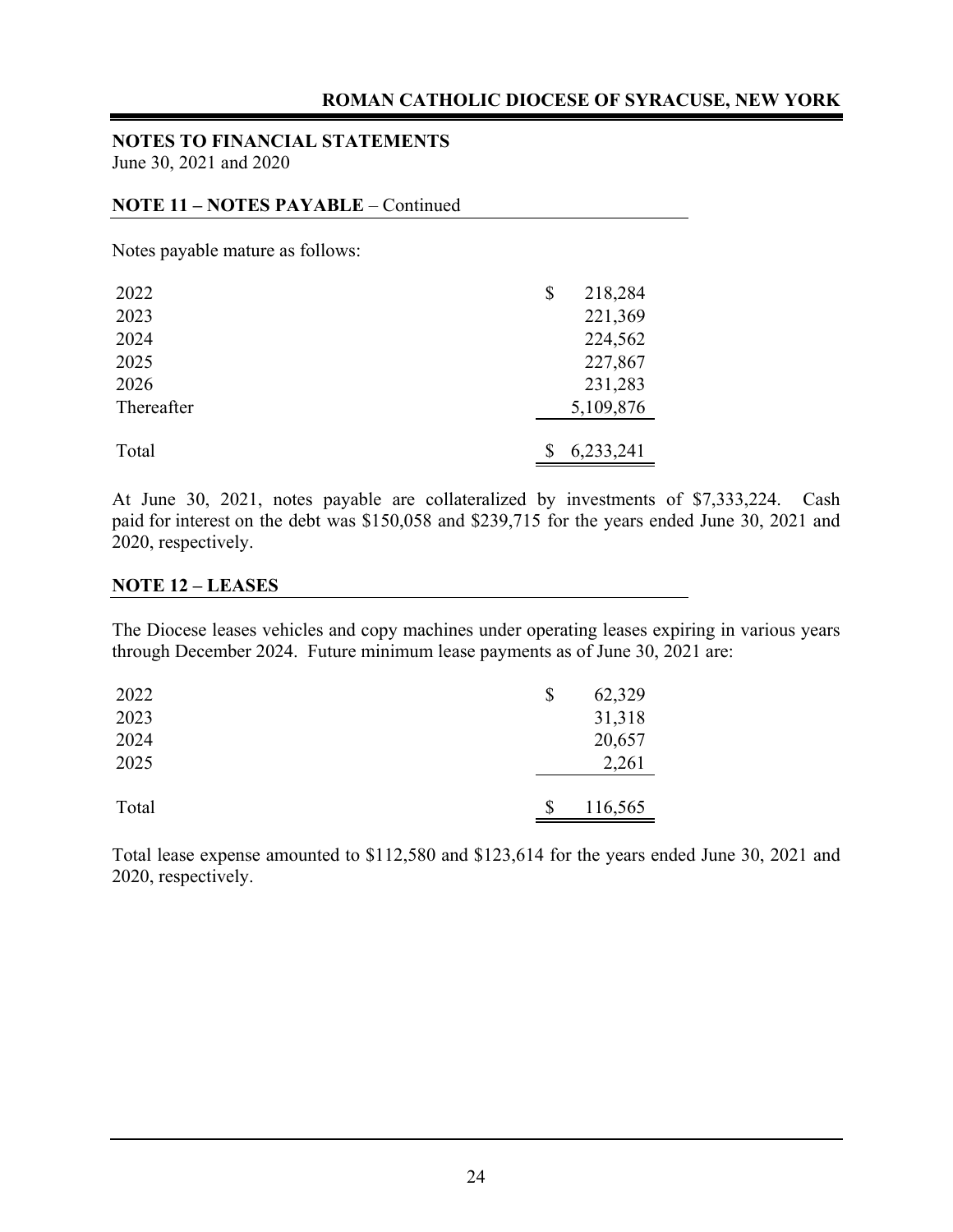#### **NOTE 13 – MULTI-EMPLOYER RETIREMENT BENEFIT PLANS**

#### **Defined Benefit Pension Plan (Lay Plan)**

The Diocese contributes to the Roman Catholic Diocese of Syracuse Pension Plan which is a multi-employer defined benefit plan. This plan provides retirement income to the lay employees of the Diocese, Parishes, Cemeteries and Schools affiliated with the Diocese. The plan is noncontributory and covers lay employees who meet certain minimum service requirements. The plan is a "church plan" which exempts it from certain requirements enumerated by ERISA and the Department of Labor. Participation in the plan for new employees has been frozen as of July 1, 2011. New employees are eligible to participate in a Diocesan sponsored 403(b) plan.

Participating organizations have a responsibility to contribute to the plan amounts as may be required to meet minimum funding standards. As a means of reducing the underfunded status of the plan, the Diocese paid \$750,000 and \$600,000 in contributions for the years ended June 30, 2021 and 2020, respectively. The Trustees of the Plan have the option to terminate the Plan at any time and pay out all participants in the Plan at the then current funded rate.

#### **Plan Summary**

A summary of the actuarial information used in determining the underfunded status of the plan is described below:

- Active and retired participants in the plan at the end of 2021 and 2020 totaled 1,061 and 1,080, respectively.
- In conjunction with various third party administrators, the Diocese assists in administering the plan.
- Benefits are based on years of service and the employee's compensation during their years of employment.
- The Roman Catholic Diocese of Syracuse, New York contributes annually a prorated share of the total liability as determined by the actuary.
- Total contribution for all eligible employees totaled \$1,694,208 and \$1,116,880 in 2021 and 2020, respectively.
- Contributions are intended to provide not only for benefits attributed to service to date but also for those expected to be earned in the future.
- Benefit payments totaled \$2,666,689 and \$2,512,361 in 2021 and 2020**,** respectively.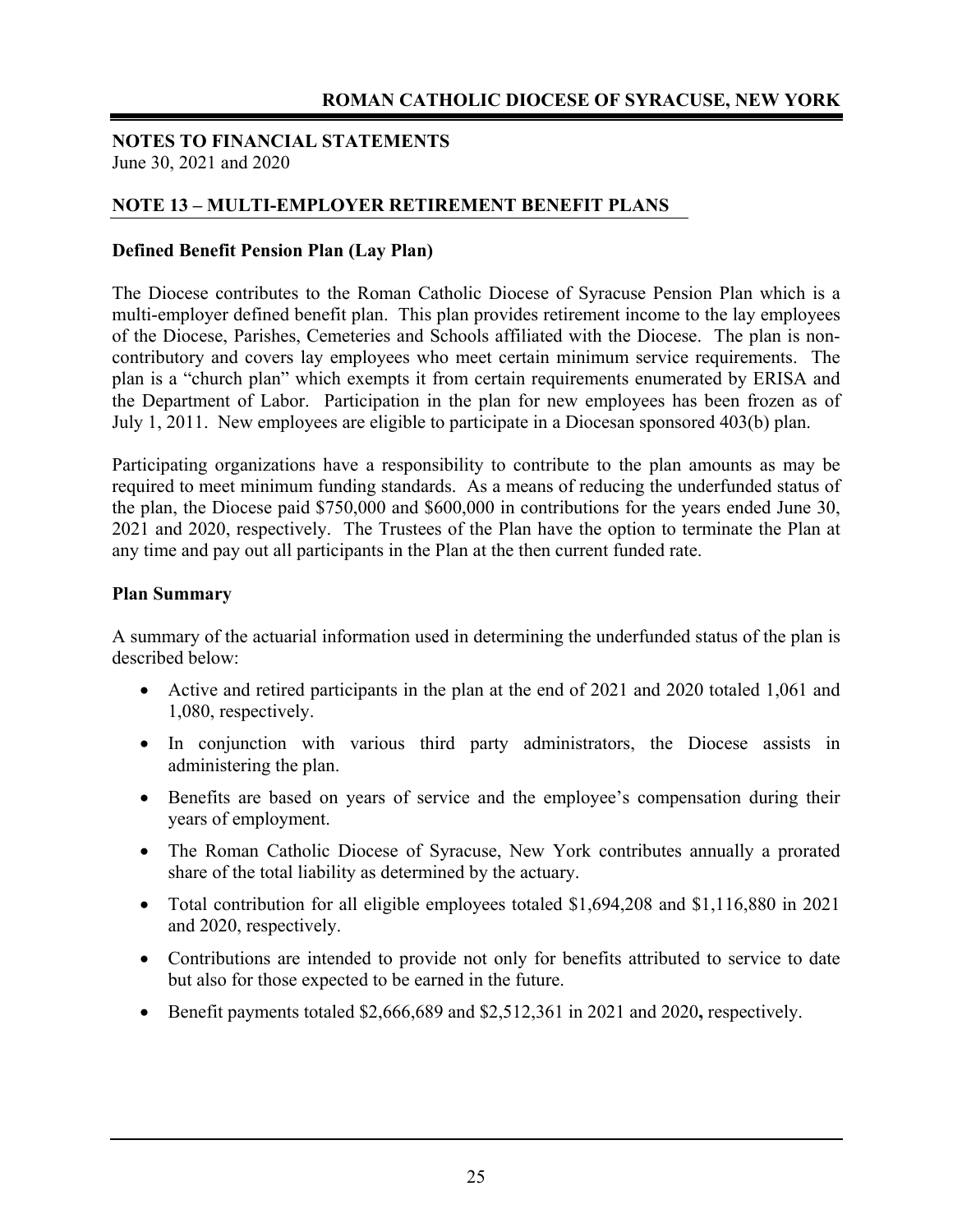#### **ROMAN CATHOLIC DIOCESE OF SYRACUSE, NEW YORK**

#### **NOTES TO FINANCIAL STATEMENTS**  June 30, 2021 and 2020

#### **NOTE 13 – MULTI-EMPLOYER RETIREMENT BENEFIT PLANS** – Continued

The following sets forth the plan's funded status as of June 30, 2021 and 2020 from the most recent actuarial study, which was prepared for the June 30, 2021 and 2020 plan years. The changes in the benefit obligation and fair value of plan assets, the funded status of the plan, the components of net periodic pension cost and the assumptions used in the measurement of the Diocese's benefit obligation are as follows:

|                                                     | 2021                                    | 2020                       |
|-----------------------------------------------------|-----------------------------------------|----------------------------|
| <b>CHANGE IN BENEFIT OBLIGATION</b>                 |                                         |                            |
| Projected Benefit Obligation at the                 |                                         |                            |
| Beginning of the Year                               | \$<br>45,430,229                        | \$<br>45,604,541           |
| Service Cost                                        | 372,782                                 | 384,773                    |
| <b>Interest Cost</b>                                | 1,872,743                               | 1,882,357                  |
| Actuarial (Gain) Loss                               | 6,494,192                               | 70,919                     |
| <b>Benefits Paid</b>                                | (2,666,689)                             | (2,512,361)                |
| Projected Benefit Obligation at the                 |                                         |                            |
| End of the Year                                     | 51,503,257<br><sup>\$</sup>             | 45,430,229<br>\$           |
| <b>CHANGE IN PLAN ASSETS</b>                        |                                         |                            |
| Fair Value of Plan Assets at the                    |                                         |                            |
| Beginning of the Year                               | $\mathbb{S}$<br>24,026,717              | $\mathbb{S}$<br>27,043,239 |
| <b>Actual Return on Plan Assets</b>                 | 7,639,430                               | (1,621,041)                |
| Contributions                                       | 1,694,208                               | 1,116,880                  |
| <b>Benefits Paid</b>                                | (2,666,689)                             | (2,512,361)                |
|                                                     |                                         |                            |
| Fair Value of Plan Assets at the<br>End the Year    | 30,693,666<br><sup>8</sup>              | 24,026,717<br>\$           |
|                                                     |                                         |                            |
| <b>FUNDED STATUS:</b><br>Underfunded Status of Plan | $\boldsymbol{\mathsf{S}}$<br>20,809,591 | 21,403,512<br>\$           |
|                                                     |                                         |                            |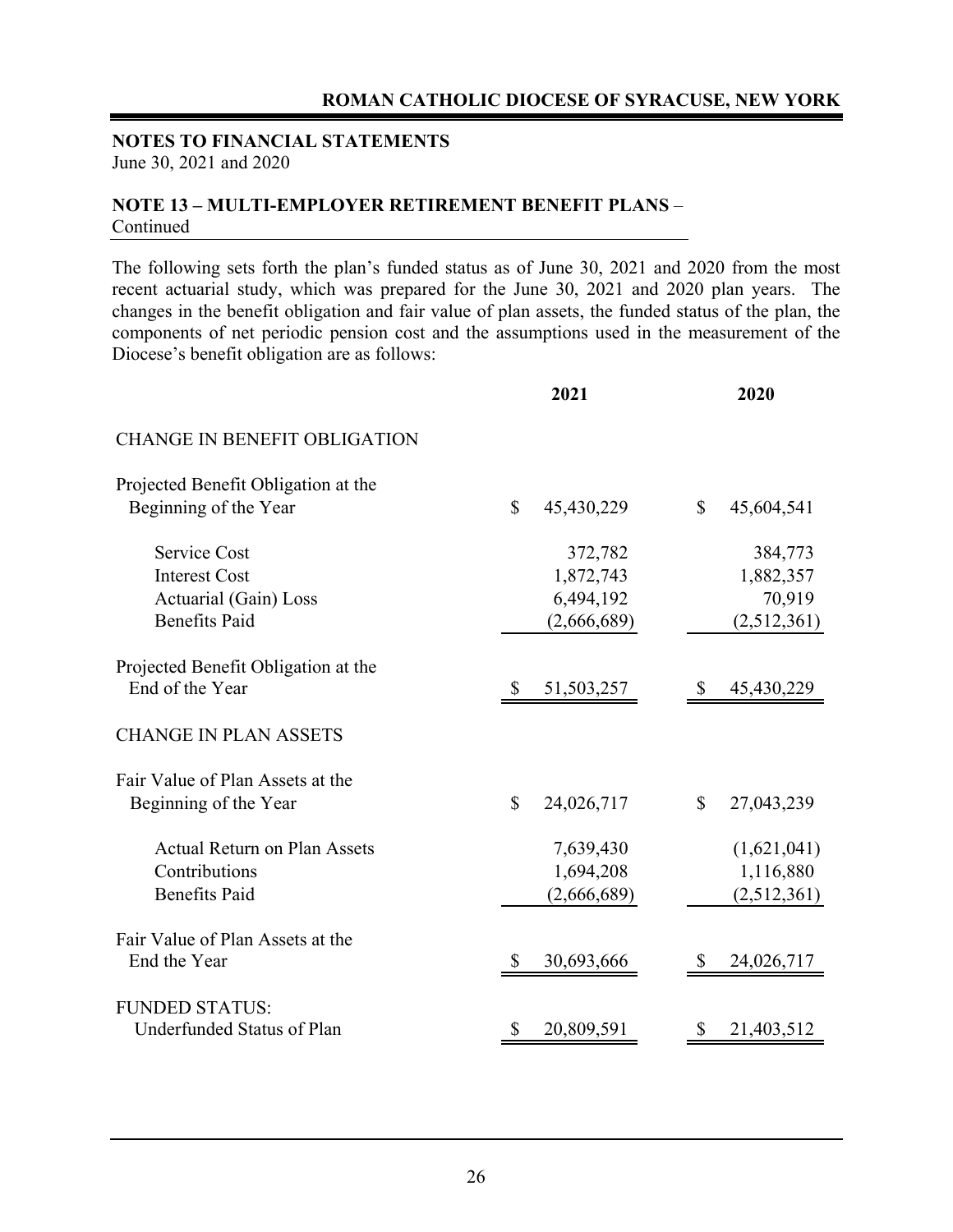#### **NOTE 13 – MULTI-EMPLOYER RETIREMENT BENEFIT PLANS** – Continued

For the fiscal years ending June 30, 2021 and 2020, the net periodic pension cost included the following components:

|                                  | 2021 |             |   | 2020        |  |  |
|----------------------------------|------|-------------|---|-------------|--|--|
| Service Cost                     | \$   | 372,782     | S | 384,773     |  |  |
| <b>Interest Cost</b>             |      | 1,872,743   |   | 1,882,357   |  |  |
| <b>Expected Return on Assets</b> |      | (1,612,707) |   | (1,836,074) |  |  |
| <b>Amortization of Net Loss</b>  |      | 535,093     |   | 94,966      |  |  |
| Net Periodic Pension Cost        |      | 1,167,911   |   | 526,022     |  |  |

The accumulated benefit obligation totaled \$49,976,766 and \$44,240,832 as of June 30, 2021 and 2020, respectively.

The total amount recognized in net periodic cost and unrestricted net assets totaled \$1,100,287 and \$3,959,090 in 2021 and 2020, respectively.

The total change recognized in unrestricted net assets amounted to \$(67,624) and \$3,433,068 in June 30, 2021 and 2020, respectively.

The plan assets are measured at fair value on a recurring basis. Fair value is defined as the price that would be received to sell an asset in an ordinary transaction between market participants at the measurement date. Accounting standards establish a three level hierarchy based upon the prioritization of inputs to measure fair value. All the plan assets have been designated as Level 1. Fair value at this level is determined by quoted prices in active markets for identical assets.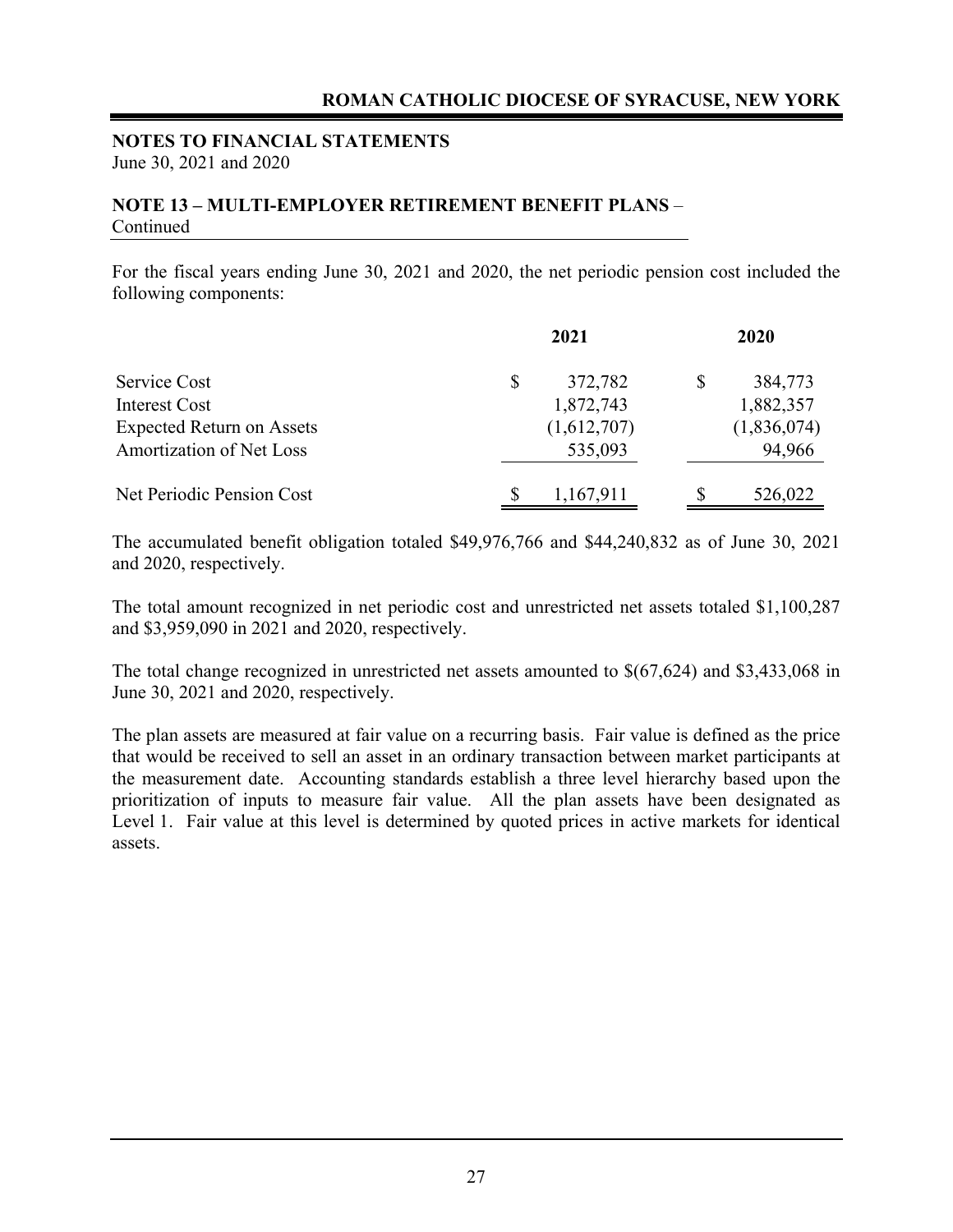#### **NOTE 13 – MULTI-EMPLOYER RETIREMENT BENEFIT PLANS** – **Continued**

The Diocese's share of plan assets as of June 30, 2021 and 2020 were as follows:

|                                        | 2021            |    | 2020       |
|----------------------------------------|-----------------|----|------------|
| Investments at Fair Value (Level 1):   |                 |    |            |
| Cash and Money Market Fund             | \$<br>4,768,177 | \$ | 670,298    |
| Corporate Fixed Income                 | 12,235,606      |    | 1,521,425  |
| <b>Stocks</b>                          | 5,718,485       |    | 454,889    |
| Exchange-Traded and Closed-Ended Funds | 5,065,894       |    |            |
| <b>Mutual Funds</b>                    | 1,860,515       |    | 6,286,172  |
| <b>Government Securities</b>           | 1,044,989       |    | 15,093,933 |
| Total                                  | 30,693,666      |    | 24,026,717 |

Long-term investment objectives are to maintain plan assets that will assist in covering long-term obligations and to generate a return on plan assets sufficient to offset the growth of obligations. A diversified portfolio and various risk management techniques are used to achieve these objectives.

The discount rate used in determining the actuarial present value of the projected benefit obligation was 3.0% and 4.25% for the years ended June 30, 2021 and 2020, respectively. The expected long-term return on plan assets was 7% in both 2021 and 2020. The rate of compensation increase was 2.0% in both 2021 and 2020. The discount rates were selected to reflect the interest rate environment at the respective measurement dates. The expected longterm rate of return assumptions was selected to represent reasonable expectations of future experience.

Plan benefits expected to be paid by the Diocese for the next ten years are as follows:

| 2022          | \$<br>2,740,141 |
|---------------|-----------------|
| 2023          | 2,787,315       |
| 2024          | 2,863,116       |
| 2025          | 2,900,094       |
| 2026          | 2,954,380       |
| $2027 - 2030$ | 14,831,321      |
| Total         | 29,076,367      |

Plan contributions expected to be paid by the Diocese in 2022 amount to \$1,000,000.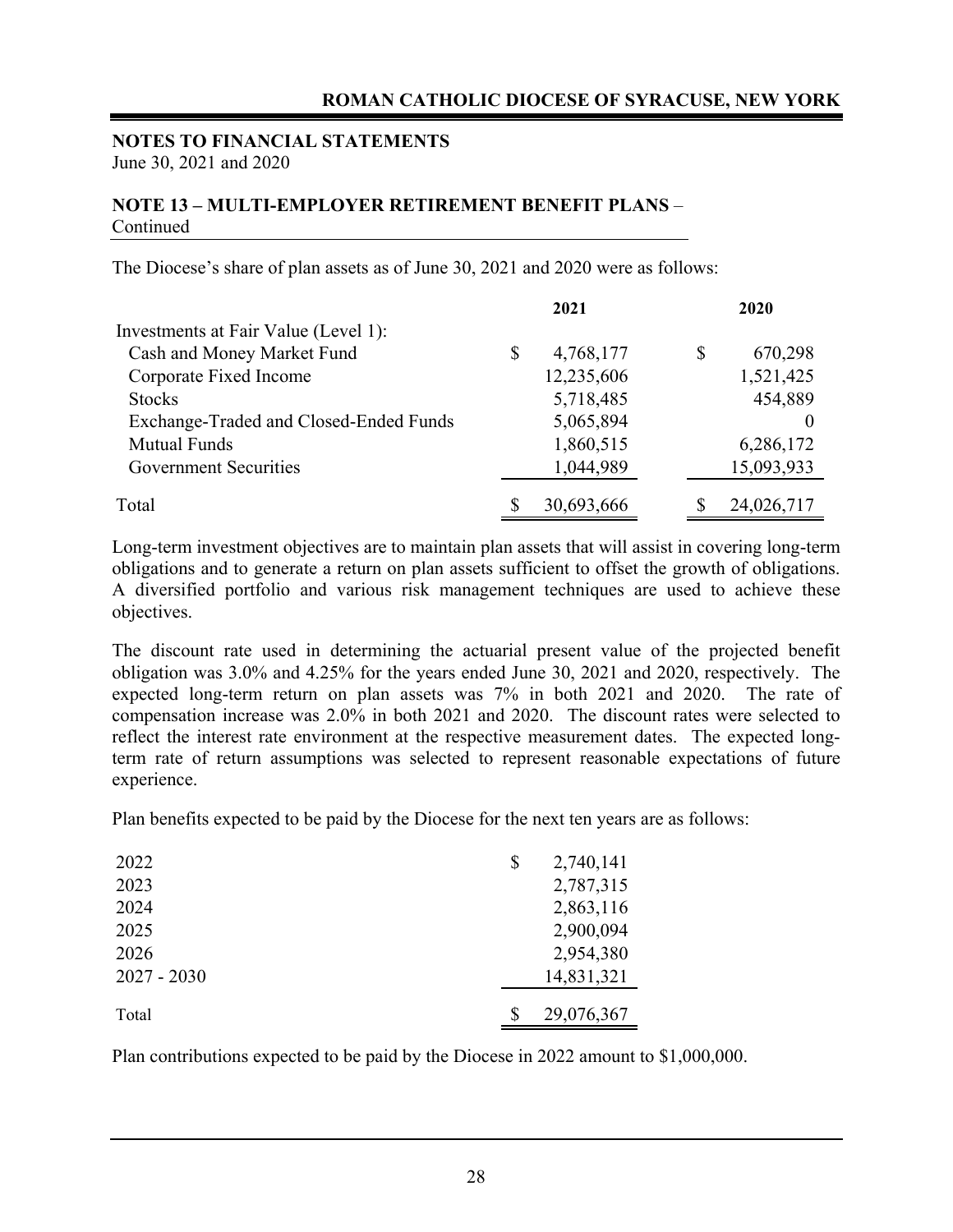#### **NOTE 13 – MULTI-EMPLOYER RETIREMENT BENEFIT PLANS** – **Continued**

#### **Mortality Assumption**

The mortality assumption has been revised as of June 30, 2021 to the sex-distinct Amount-Weighted Pri-2012 Mortality Tables for employees, healthy annuitants, and contingent survivors, adjusted for mortality improvements with the Scale MP-2020 mortality improvement scale on a generational basis. This assumption was based on a review of published mortality tables and the demographics and industry of the plan.

The mortality assumption as of June 30, 2020 was the sex-distinct Amount-Weighted Pri-2012 Mortality Tables for employees, healthy annuitants, and contingent survivors, adjusted for mortality improvements with the Scale MP-2019 mortality improvement scale on a generational basis. This assumption reflected newly published mortality tables and a review of the Plan's demographics and industry.

#### **Other Post-Retirement Benefit Plans**

The Retirement Plan for Secular Priests of the Roman Catholic Diocese of Syracuse, New York (the Priests Plan) provides pension benefits to retired priests. As of June 30, 2021, the Priests Plan has an underfunded post-retirement pension liability of approximately \$15,000,000 that is recorded on that legal entity. In addition, the Clerical Fund Society of the Roman Catholic Diocese of Syracuse, New York, Inc. (the Clerical Fund) has recorded an underfunded liability of approximately \$11,000,000 related to post-retirement health care benefits for retired priests. It is anticipated that the majority of the \$26,000,000 of underfunded post-retirement liabilities in these two separate legal entities will be funded by The Robert L. McDevitt, K.S.G., K.C.H.S. and Catherine H. McDevitt, L.C.H.S. Foundation, Inc. (the Foundation). One of the stated purposes of the Foundation is to provide for the retirement and welfare of the priests of the Diocese of Syracuse. Distributions from the Foundation to the Priests Plan was \$1,402,680 and \$1,317,507 in 2021 and 2020, respectively. Distributions from the Foundation to the Clerical Fund was \$715,320 and \$892,576 in 2021 and 2020, respectively. The Foundation has the funds available to meet these liabilities as of June 30, 2021. The Diocese would be required to meet these liabilities if the Foundation was unable to meet these liabilities.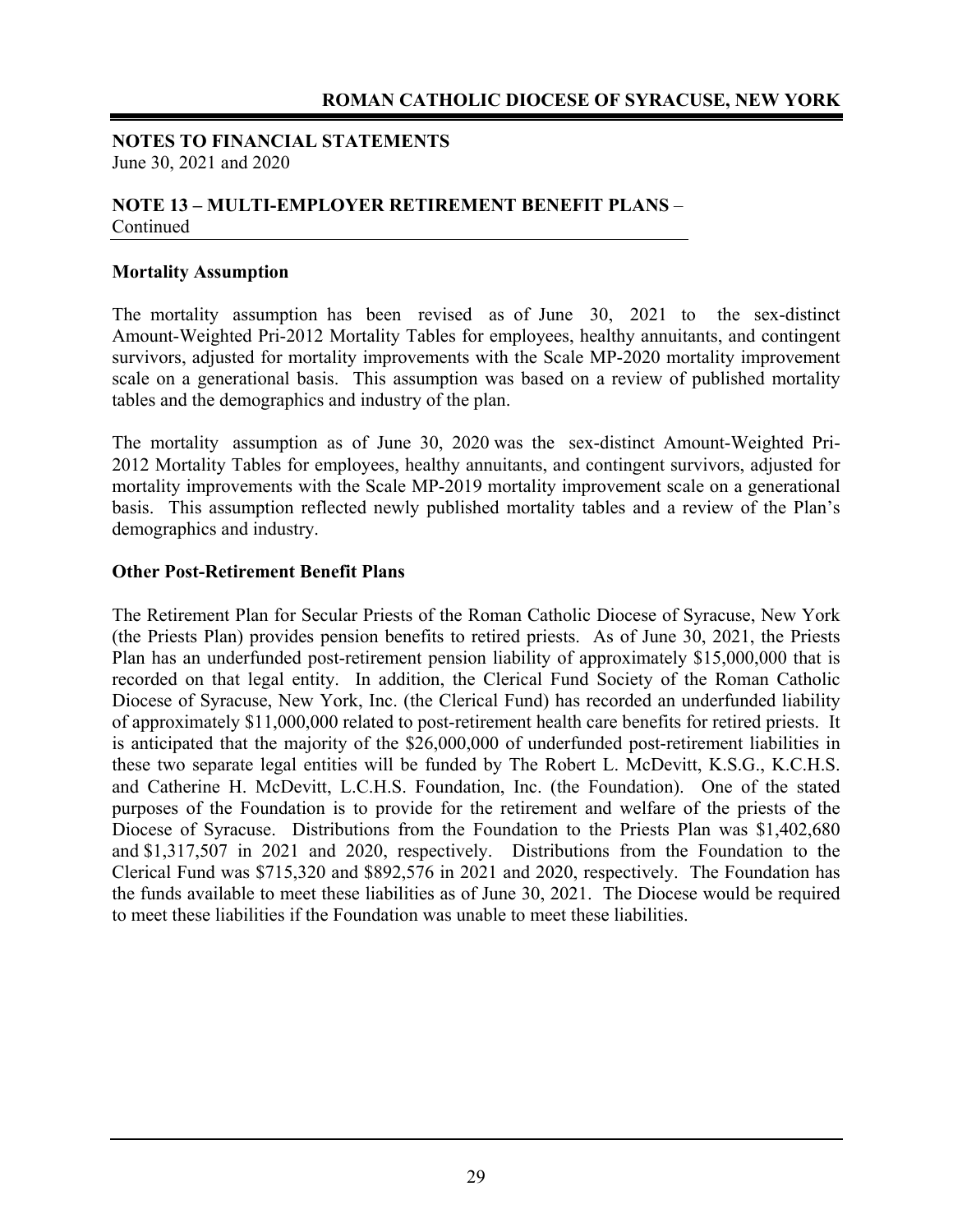#### **NOTE 14 – COMMITMENTS AND CONTINGENCIES**

Various legal actions are pending against the Diocese. The outcome of these matters is not presently determinable, but in the opinion of management under current New York State law, the Diocese is adequately protected by purchased insurance coverage and by insurance reserves, and any ultimate resolution will not have a material adverse effect on the financial condition of the Diocese. Management will continue to monitor these matters and adjust insurance reserves as appropriate

On September 6, 2018, the Diocese received a subpoena from the New York State Attorney General. A Memorandum of Understanding already exists with the local District Attorneys of the Diocese and they have been made aware of any allegation of abuse of a minor and have been provided with the names of those accused along with their status and any information they may request. The Diocese will continue to work closely with the local District Attorneys and will cooperate fully with the New York State Attorney General's investigation. The potential financial impact of this matter on the Diocese, if any, is not presently determinable.

The Diocese is a guarantor of the following debt:

- \$250,000 M&T Bank line-of-credit to Bishop Ludden Jr./Sr. High School no amount outstanding at June 30, 2021.
- \$100,000 M&T Bank line-of-credit to Bishop Grimes Jr./Sr. High School no amount outstanding at June 30, 2021.

The Diocese has determined that no liability is necessary for the guarantee of debt as of June 30, 2021 and 2020.

#### **NOTE 15 – COVID-19**

In March 2020, the World Health Organization declared the outbreak of a novel coronavirus ("COVID-19") as a pandemic, which continues to spread throughout the United States. The ultimate extent of the impact of any epidemic, pandemic or other health crisis on the Diocese's operations will depend on future developments, which are highly uncertain and cannot be predicted, including new information that may emerge. The related financial impact and duration cannot be reasonably quantified at this time.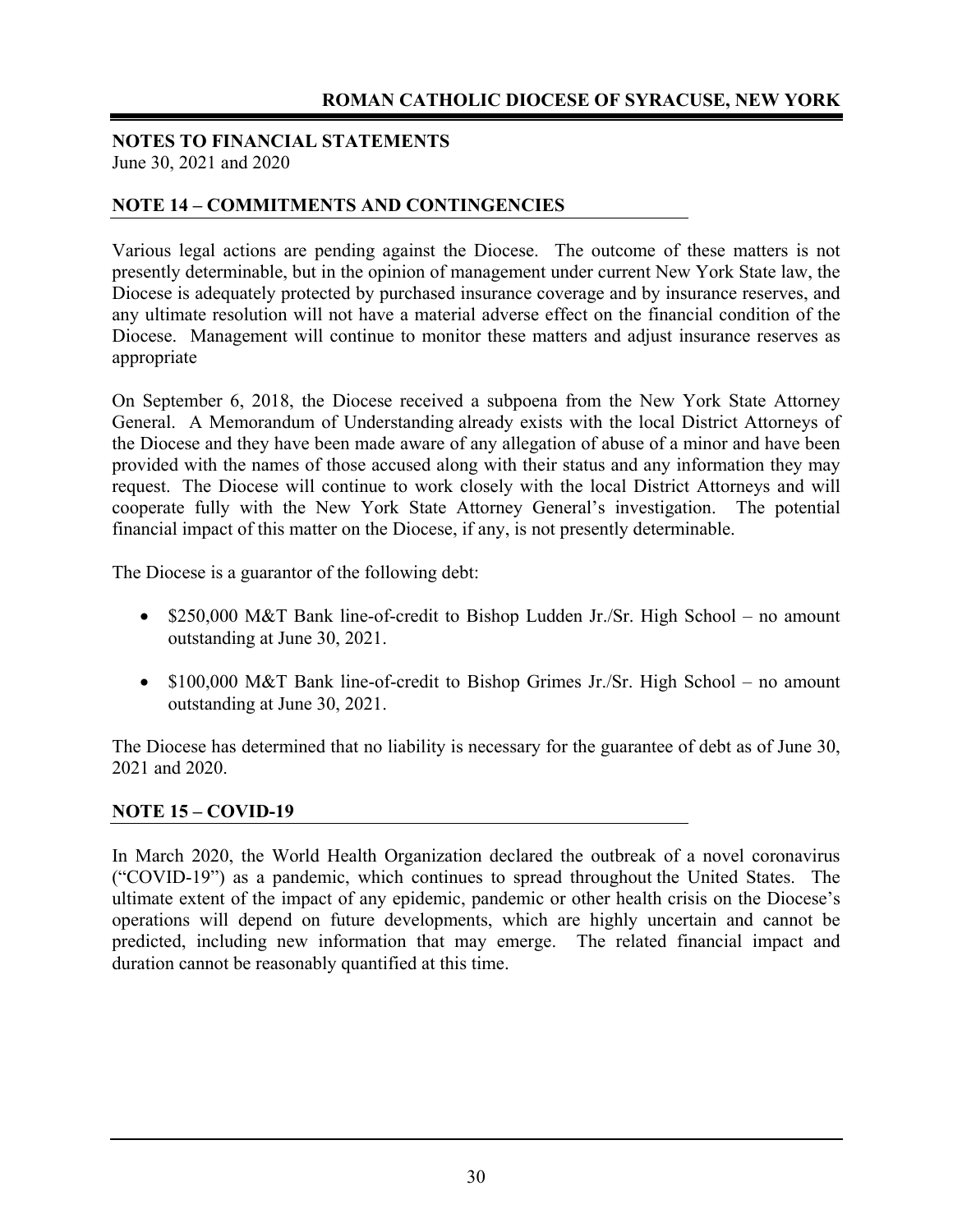### **SCHEDULE OF SYRACUSE CATHOLIC INSURANCE FUND**

Year Ended June 30, 2021 with Comparative Totals for Year Ended June 30, 2020

|                                                 | <b>PSI</b>       | <b>Health</b>    |
|-------------------------------------------------|------------------|------------------|
| <b>REVENUE</b>                                  |                  |                  |
| <b>Insurance Premiums</b>                       | \$<br>5,507,920  | \$<br>17,561,306 |
| Rebates                                         | $\boldsymbol{0}$ | 1,242,132        |
| Other Income                                    | $\boldsymbol{0}$ | $\boldsymbol{0}$ |
| <b>Total Revenue</b>                            | 5,507,920        | 18,803,438       |
| <b>EXPENSES</b>                                 |                  |                  |
| Administrative and Operational                  | 272,348          | 1,338,293        |
| Insurance - Outside Carrier                     | 1,585,207        | 463,049          |
| Insurance - Claims Paid                         | 1,640,136        | 14,209,474       |
| Insurance - Claims Accrued                      | (91, 586)        | 119,793          |
| Program Expense - Departments                   | 923,035          | 657,920          |
| <b>Total Expenses</b>                           | 4,329,140        | 16,788,529       |
| <b>CHANGE IN NET ASSETS</b>                     | 1,178,780        | 2,014,909        |
| Net Assets at Beginning of Year                 | 3,647,295        | 8,697,669        |
| Attorney General Inquiry                        | $\theta$         | $\boldsymbol{0}$ |
| Child Victims Act                               | (3, 146, 789)    | $\boldsymbol{0}$ |
| Independent Reconciliation Compensation Program | (150, 058)       | $\boldsymbol{0}$ |
| Net Assets at End of Year                       | 1,529,228<br>S   | 10,712,578<br>\$ |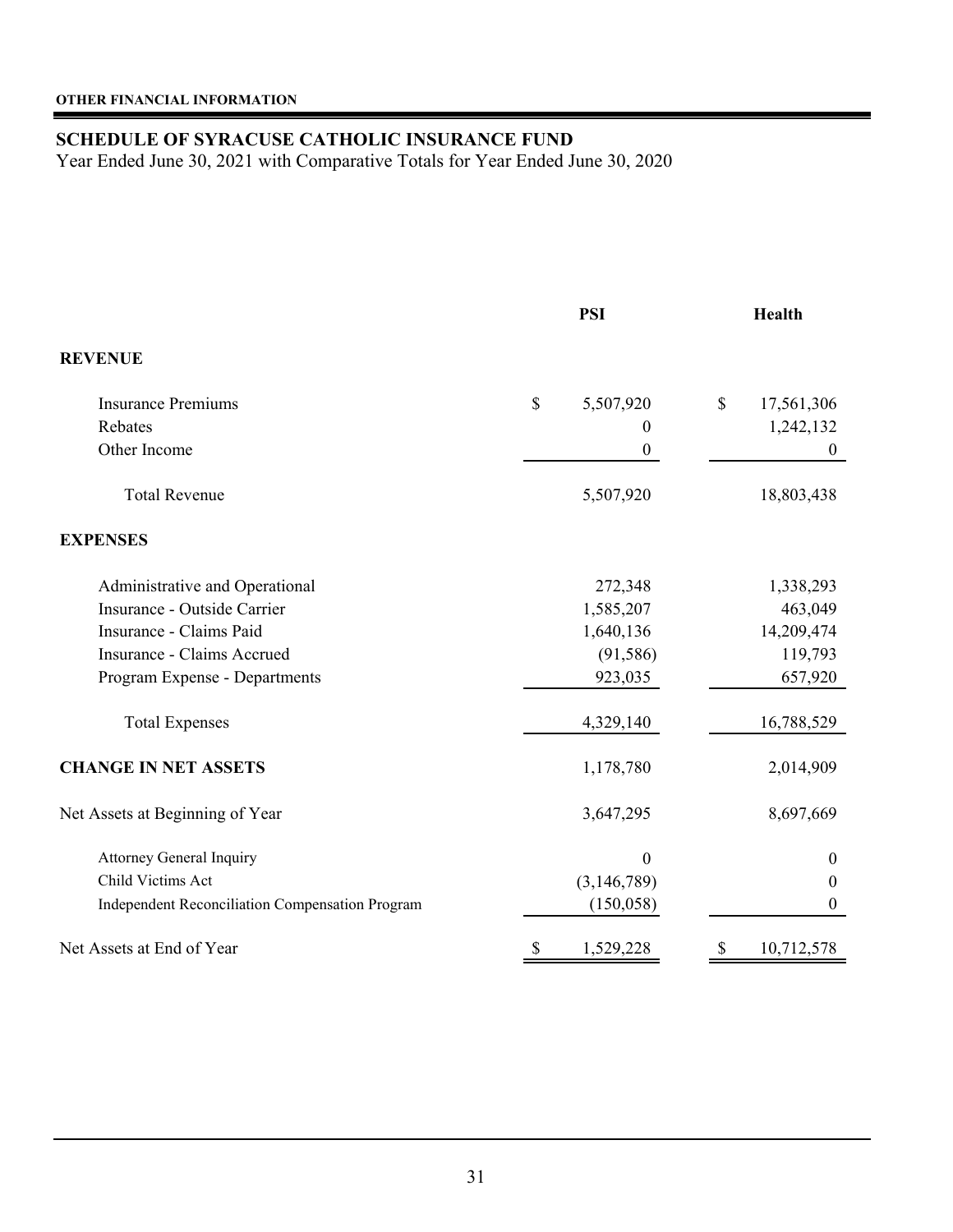|                           |                  |                   | <b>Total</b>     |            |                  |  |                           |             |  |
|---------------------------|------------------|-------------------|------------------|------------|------------------|--|---------------------------|-------------|--|
| Unemployment              |                  | <b>Disability</b> |                  | 2021       |                  |  | 2020                      |             |  |
|                           |                  |                   |                  |            |                  |  |                           |             |  |
| $\mathbb S$               | 545,932          | $\$$              | 427,647          | \$         | 24,042,805       |  | $\boldsymbol{\mathsf{S}}$ | 23,922,188  |  |
|                           | $\boldsymbol{0}$ |                   | $\boldsymbol{0}$ |            | 1,242,132        |  |                           | 1,255,922   |  |
|                           | 1,546,006        |                   | $\boldsymbol{0}$ |            | 1,546,006        |  |                           | 383,299     |  |
|                           | 2,091,938        |                   | 427,647          |            | 26,830,943       |  |                           | 25,561,409  |  |
|                           |                  |                   |                  |            |                  |  |                           |             |  |
|                           | 110,943          |                   | 385,681          |            | 2,107,265        |  |                           | 2,218,298   |  |
|                           | $\boldsymbol{0}$ |                   | $\boldsymbol{0}$ | 2,048,256  |                  |  | 1,997,688                 |             |  |
|                           | 1,138,452        |                   | $\boldsymbol{0}$ | 16,988,062 |                  |  | 16,744,248                |             |  |
|                           | $\boldsymbol{0}$ |                   | $\boldsymbol{0}$ |            | 28,207           |  |                           | (379, 211)  |  |
|                           | $\boldsymbol{0}$ |                   | $\boldsymbol{0}$ |            | 1,580,955        |  |                           | 1,688,785   |  |
|                           | 1,249,395        |                   | 385,681          |            | 22,752,745       |  |                           | 22,269,808  |  |
|                           | 842,543          | 41,966            |                  |            | 4,078,198        |  |                           | 3,291,601   |  |
|                           | (30, 494)        | (40, 729)         |                  | 12,273,741 |                  |  | 10,791,231                |             |  |
|                           | $\boldsymbol{0}$ |                   | $\boldsymbol{0}$ |            | $\boldsymbol{0}$ |  |                           | (35,369)    |  |
|                           | $\boldsymbol{0}$ |                   | $\boldsymbol{0}$ |            | (3, 146, 789)    |  |                           | (1,523,250) |  |
|                           | $\boldsymbol{0}$ |                   | $\boldsymbol{0}$ |            | (150, 058)       |  |                           | (250, 472)  |  |
| $\boldsymbol{\mathsf{S}}$ | 812,049          | $\mathbb{S}$      | 1,237            | \$         | 13,055,092       |  | $\$$                      | 12,273,741  |  |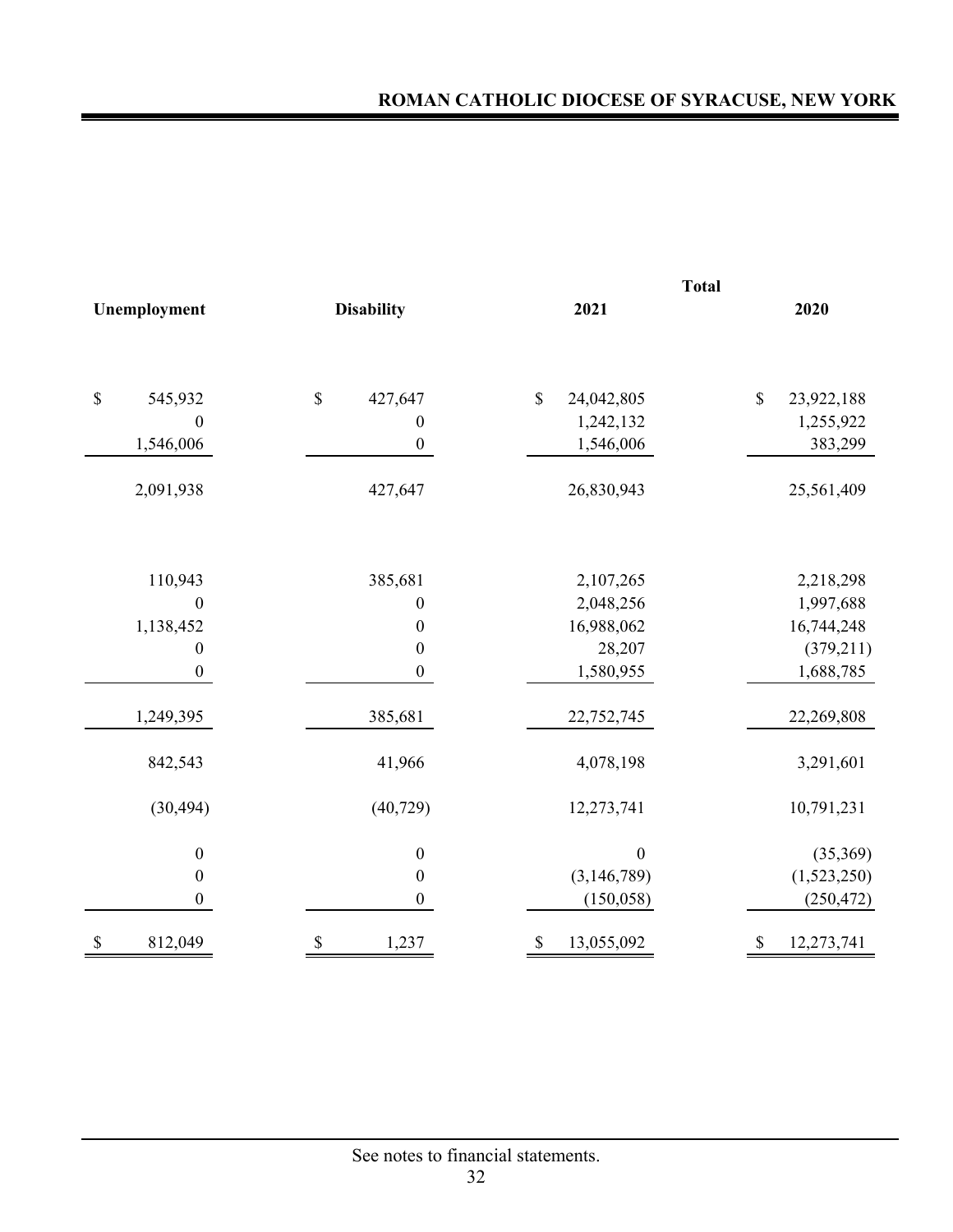## **SCHEDULES OF CATHOLIC SCHOOL FUND STATEMENTS OF ACTIVITIES**

Years Ended June 30, 2021 and 2020

|                                                           | 2021                                 | 2020                    |  |
|-----------------------------------------------------------|--------------------------------------|-------------------------|--|
| <b>REVENUE</b>                                            |                                      |                         |  |
| Other Income                                              | $\mathcal{S}$<br>454,482             | $\mathbb{S}$<br>545,832 |  |
| <b>Total Revenue</b>                                      | 454,482                              | 545,832                 |  |
| <b>EXPENSES</b>                                           |                                      |                         |  |
| Personnel (S&B)<br>Other Expenses                         | 543,694<br>275,821                   | 619,772<br>319,042      |  |
| <b>Total Expenses</b>                                     | 819,515                              | 938,814                 |  |
| Operating Income (Loss) before Hope Appeal<br>Hope Appeal | (365, 033)<br>303,140                | (392, 982)<br>322,263   |  |
| OPERATING INCOME (LOSS)                                   | (61, 893)                            | (70, 719)               |  |
| OTHER INCOME (EXPENSES)                                   |                                      |                         |  |
| Other Operating CSO Activity<br>Cabrini Grant Activity    | 450,642<br>(257, 323)                | (114, 824)<br>(3,109)   |  |
| Total Other Income                                        | 193,319                              | (117, 933)              |  |
| TOTAL (INCOME) LOSS                                       | $\boldsymbol{\mathsf{S}}$<br>131,426 | (188, 652)<br>\$        |  |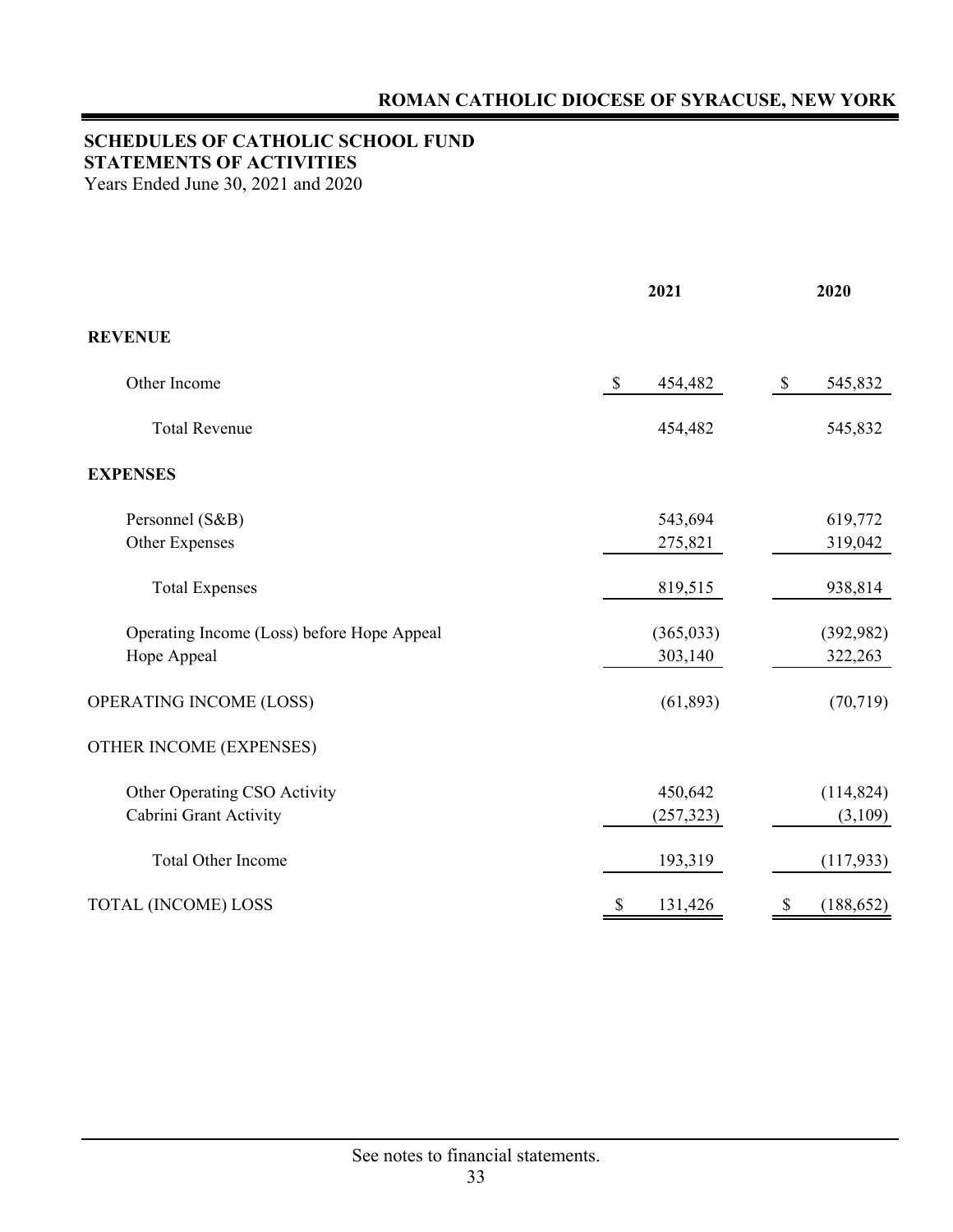## **SCHEDULES OF PLANT FUND**

Years Ended June 30, 2021 and 2020

|                                                    | 2021                                    | 2020                        |  |
|----------------------------------------------------|-----------------------------------------|-----------------------------|--|
| <b>REVENUE</b>                                     |                                         |                             |  |
| Assessments                                        | \$<br>27,148                            | $\mathbb{S}$<br>29,114      |  |
| <b>Service Fees</b>                                | 589,302                                 | 415,133                     |  |
| <b>Total Revenue</b>                               | 616,450                                 | 444,247                     |  |
| <b>EXPENSES</b>                                    |                                         |                             |  |
| <b>Facilities Management</b>                       | 382,718                                 | 409,446                     |  |
| Plant Fund                                         | 299,335                                 | 123,656                     |  |
| <b>Building Occupancy Cost</b>                     | 512,975                                 | 491,015                     |  |
| <b>Total Expenses</b>                              | 1,195,028                               | 1,024,117                   |  |
| PLANT FUND ACTIVITY BEFORE TRANSFER                | (578, 578)                              | (579, 870)                  |  |
| Transfer from Investment Fund for Capital Expenses | 17,236                                  | 146,547                     |  |
| PLANT FUND ACTIVITY AFTER TRANSFER, NET            | (561, 342)<br>$\boldsymbol{\mathsf{S}}$ | (433, 323)<br><sup>\$</sup> |  |

The Plant Fund is used to account for the acquisition, construction, and maintenance of the physical plant of the Diocese.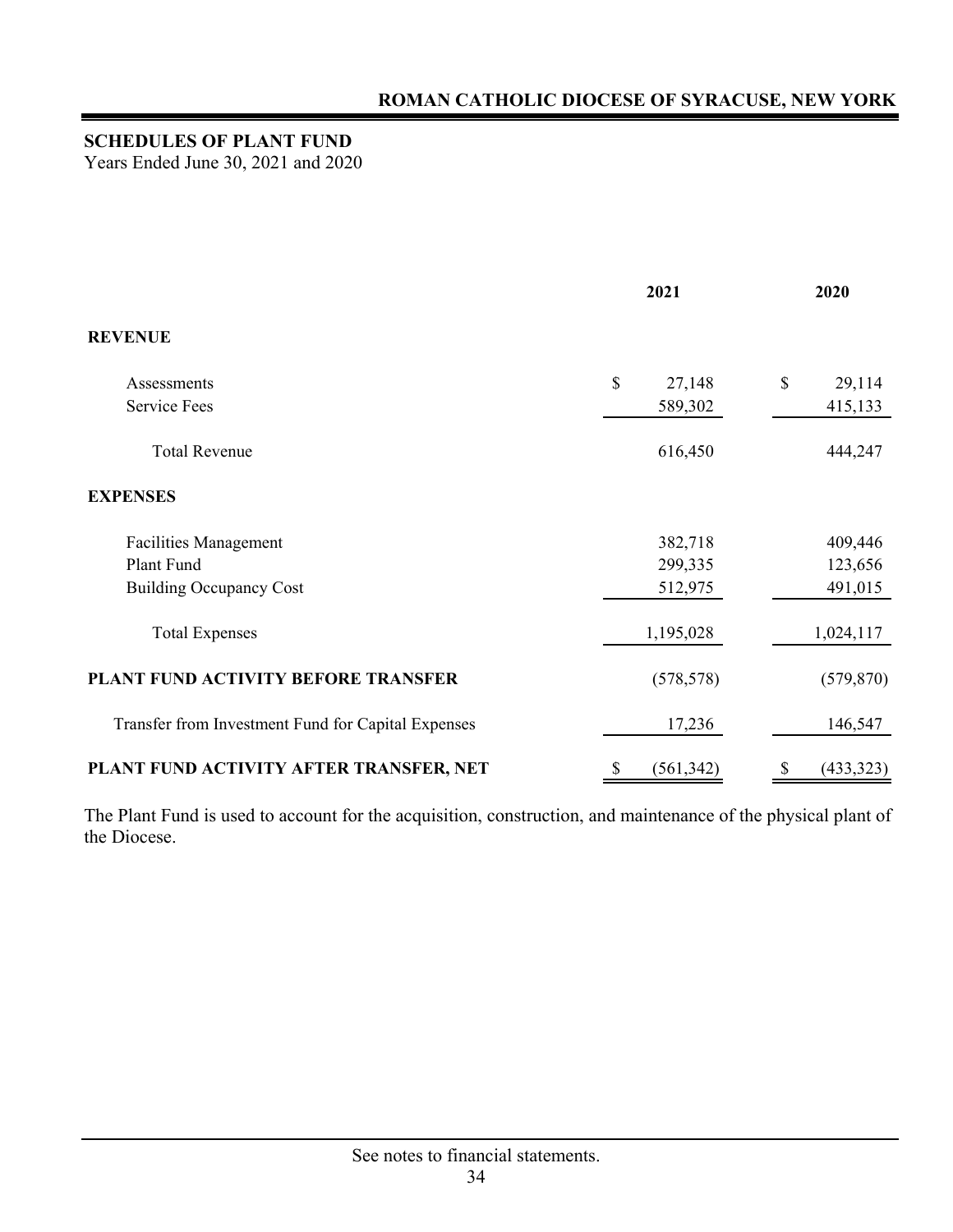## **SCHEDULES OF CENTRAL ADMINISTRATION SUPPORT SERVICES**

Years Ended June 30, 2021 and 2020

|                                                               | 2021                    | 2020             |
|---------------------------------------------------------------|-------------------------|------------------|
| <b>REVENUE</b>                                                |                         |                  |
| Fees - Other Services                                         | $\mathcal{S}$<br>63,660 | \$<br>26,148     |
| <b>Affiliation Fees</b>                                       | 1,381,963               | 1,372,921        |
| <b>Parish Administration Fees</b>                             | 569,190                 | 593,185          |
| <b>Total Revenue</b>                                          | 2,014,813               | 1,992,254        |
| <b>EXPENSES</b>                                               |                         |                  |
| <b>Executive Management</b>                                   | 570,208                 | 727,378          |
| Development and Fundraising                                   | 250,000                 | 250,000          |
| <b>Information Technology</b>                                 | 576,107                 | 545,245          |
| Finance                                                       | 676,822                 | 629,086          |
| <b>Banking Fees</b>                                           | 29,575                  | 38,022           |
| Parish Services                                               | 44,752                  | 44,946           |
| <b>Chancery Support Services</b>                              | 73,125                  | 103,762          |
| <b>Central Purchasing</b>                                     | 113,300                 | 97,061           |
| Archives                                                      | 62,693                  | 54,923           |
| <b>National Assessments</b>                                   | 68,262                  | 69,403           |
| <b>Total Expenses</b>                                         | 2,464,844               | 2,559,826        |
| <b>CENTRAL ADMINISTRATION</b><br><b>SUPPORT SERVICES, NET</b> | (450, 031)<br>\$        | \$<br>(567, 572) |

Central administration support services provide support to the programs operated by the Diocese.